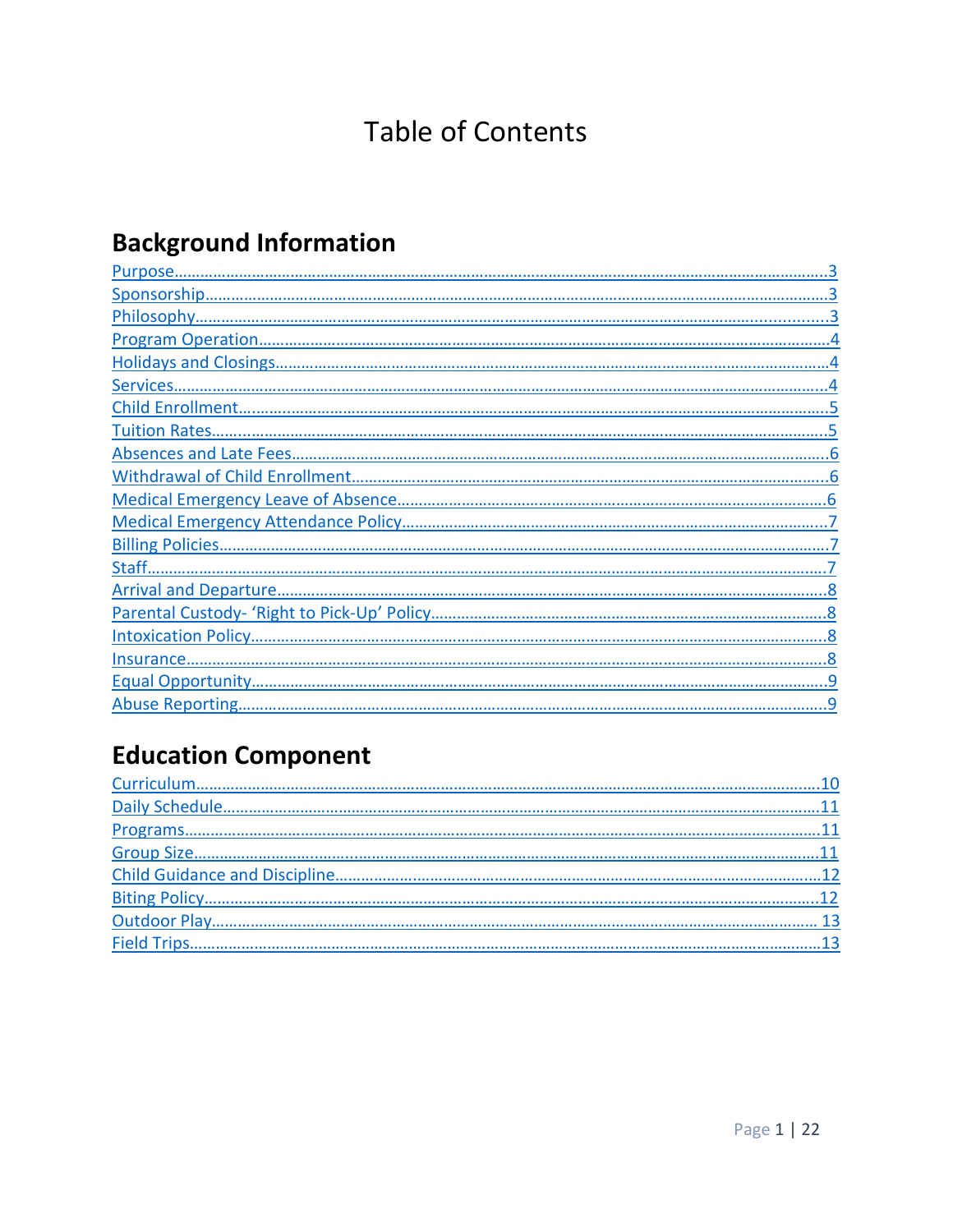## **Nutrition, Health, and Safety**

## **Home and Center Coordination**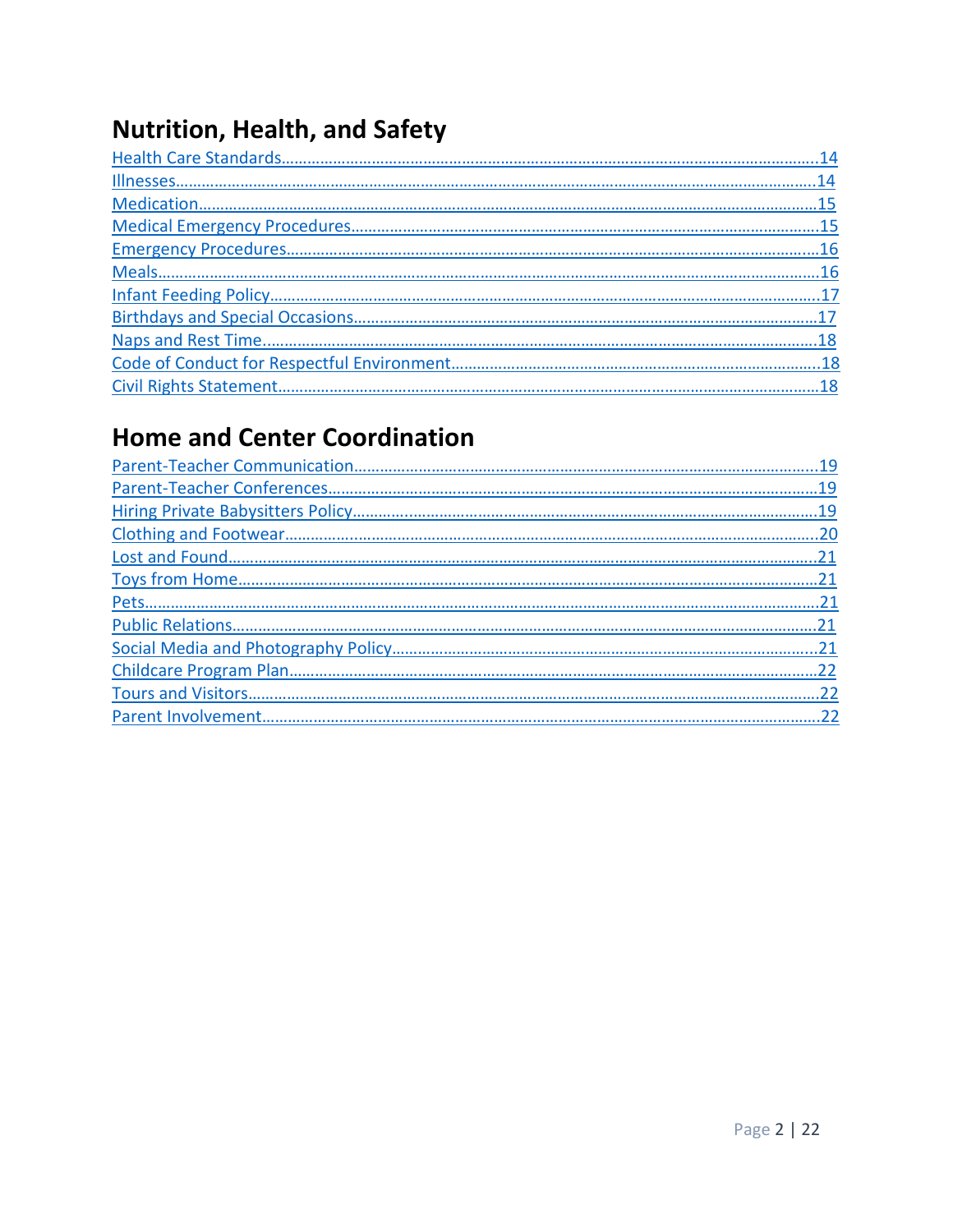# **Background Information**

#### <span id="page-2-0"></span>**Purpose**

The primary purpose of the Early Childhood Development Center (ECDC) is:

1. To provide the students majoring in Early Childhood and Elementary Education at the University of Minnesota Crookston an opportunity to observe and participate in a teacher-training laboratory.

2. To provide the University (students, staff, and faculty) and Crookston community with an early childhood education/childcare service that ensures a high quality program for young children and their families.

### <span id="page-2-1"></span>**Sponsorship**

The University of Minnesota Crookston operates the Early Childhood Development Center and is a public and not for profit organization. The Early Childhood Development Center is inspected and licensed by the Minnesota Department of Human Services, 444 Lafayette Road, St. Paul, Minnesota 55155-3842, or call DHS at 651-431-6500.

#### **Policy and Procedure Statement**

The Early Childhood Development Center adheres to all required policies, procedures, and program records fo[r Rule 3](https://www.revisor.mn.gov/rules/?id=9503) programs pursuant to Minnesota Statutes[, section 245.04, subdivision 14.](https://www.revisor.mn.gov/statutes/?id=245a.04)

#### **Early Childhood Development Center Administrative Committee**

The Early Childhood Development Center Administrative Committee establishes the policy. Recommendations for policy are gathered from the ECDC staff, parent feedback, and suggestions on present and future services and policies. The committee consists of:

- Director of Finance
- Department Head of Liberal Arts and the Education Department
- Director of the Early Childhood Development Center

## <span id="page-2-2"></span>**Philosophy**

We believe that children need affectionate, secure, trusting relationships, new experiences, recognition, and respect as unique, whole persons. The Director and professional teaching staff members will strive to affirm the growth of the whole child by meeting his/her physical, intellectual, social, and emotional needs in a positive, enthusiastic, and stimulating environment.

The ECDC is a safe and healthy learning environment. Teachers promote the development of a healthy and positive self-concept in children by providing success-oriented experiences, positive feedback, and encouragement. Teachers help children "learn how to learn" by supporting children's efforts to question, experiment, and problem-solve.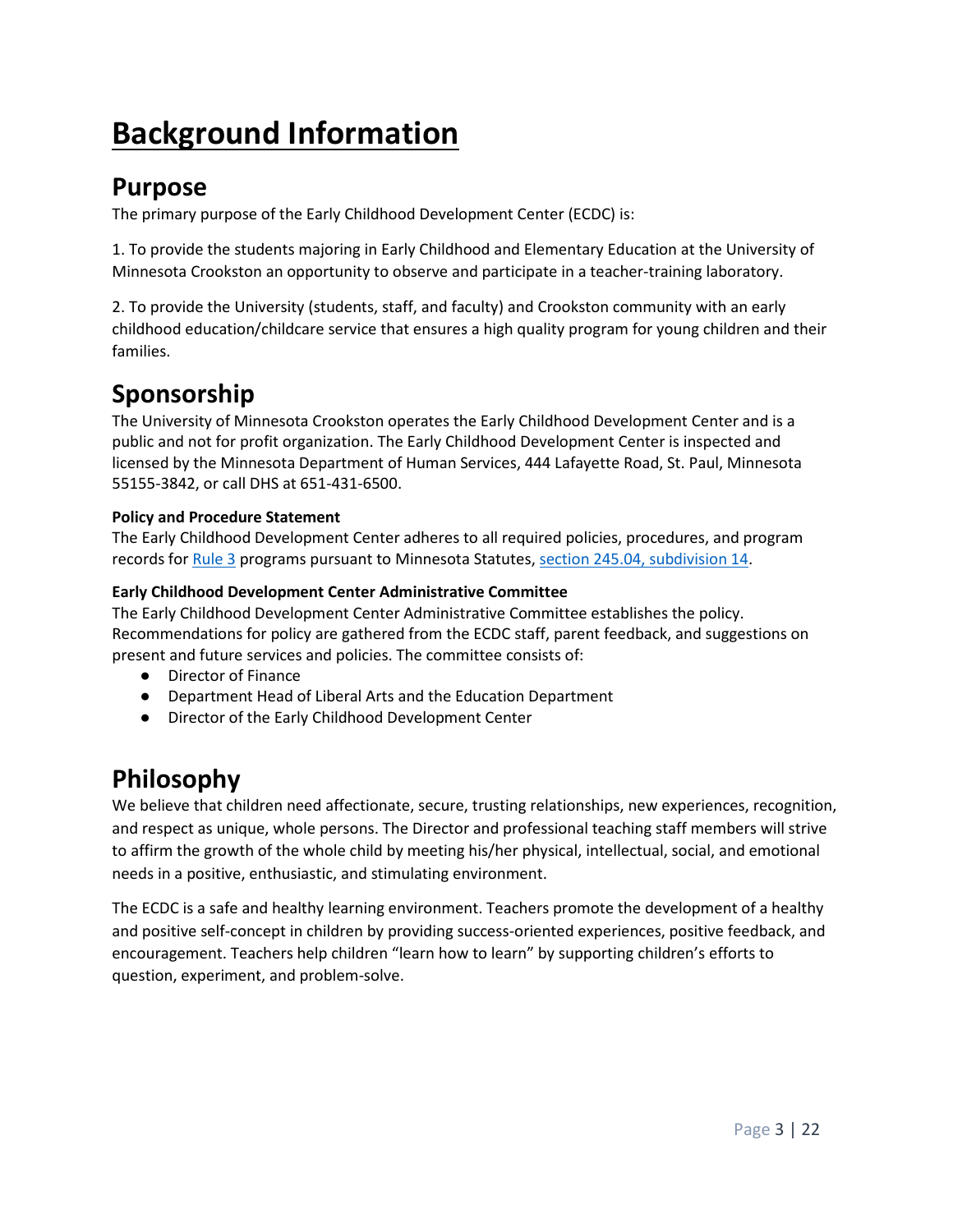## <span id="page-3-0"></span>**Program Operation**

The Early Childhood Development Center is located on the University of Minnesota Crookston campus in the Early Childhood Building. The Center is licensed to serve 43 children, ages six weeks through five years of age (Kindergarten).

The ECDC will open at 7:30 am and close at 5:00 pm, Monday through Friday during the school year.

Admission of children with special needs will be determined on an individual basis in order to meet the best interest of the child and family. The Director will make final determination after consulting with the child's parents, professional staff members, and qualified consultant.

The summer program begins in May, the first day after Memorial Day, and goes through mid-August. The last day of the summer program are dependent on Teacher Professional Development Days, which are determined annually. Summer operations are determined on an annual basis dependent on community need and personnel resources.

## <span id="page-3-1"></span>**Holidays and Closings**

The Center closes on all University observed holidays and blizzard days. If the University is closed, it will be broadcast on radio station KROX (AM 1260) and TV stations WDAZ (ABC) and KVLY (NBC). When the University closes, no credit is given for storm days or other causes over which we have no control. The ECDC may close independently of the University. We may also have planned closures for staff professional development and yearly maintenance (these dates will be determined on an annual basis at the beginning of each school year).

Any decision to close the campus due to bad weather, such as a snowstorm or blizzard, or any other situation is given careful consideration. Unreasonable risk and danger posed by travel to or from campus are considered in any decision to close campus. Explanations and interpretations are available on the policies and procedures page linked below.

UMC Campus Emergency Closing Policies and Procedures: [www.umcrookston.edu/info/policies/closing.htm](http://www.umcrookston.edu/info/policies/closing.htm)

The Early Childhood Development Center may close independently of UMC and that decision is based on the safety of the children and extreme road conditions that may prevent the teaching staff from getting to work.

#### <span id="page-3-2"></span>**Services**

The ECDC provides:

- 1. Educational Services teacher guidance and instruction, activities, and materials
- 2. Nutritional Services breakfast, lunch, afternoon snack, and nutrition education activities
- 3. Home and Center Coordination parent-teacher conferences, written reports, newsletters, informal feedback and conversation, and parent information sessions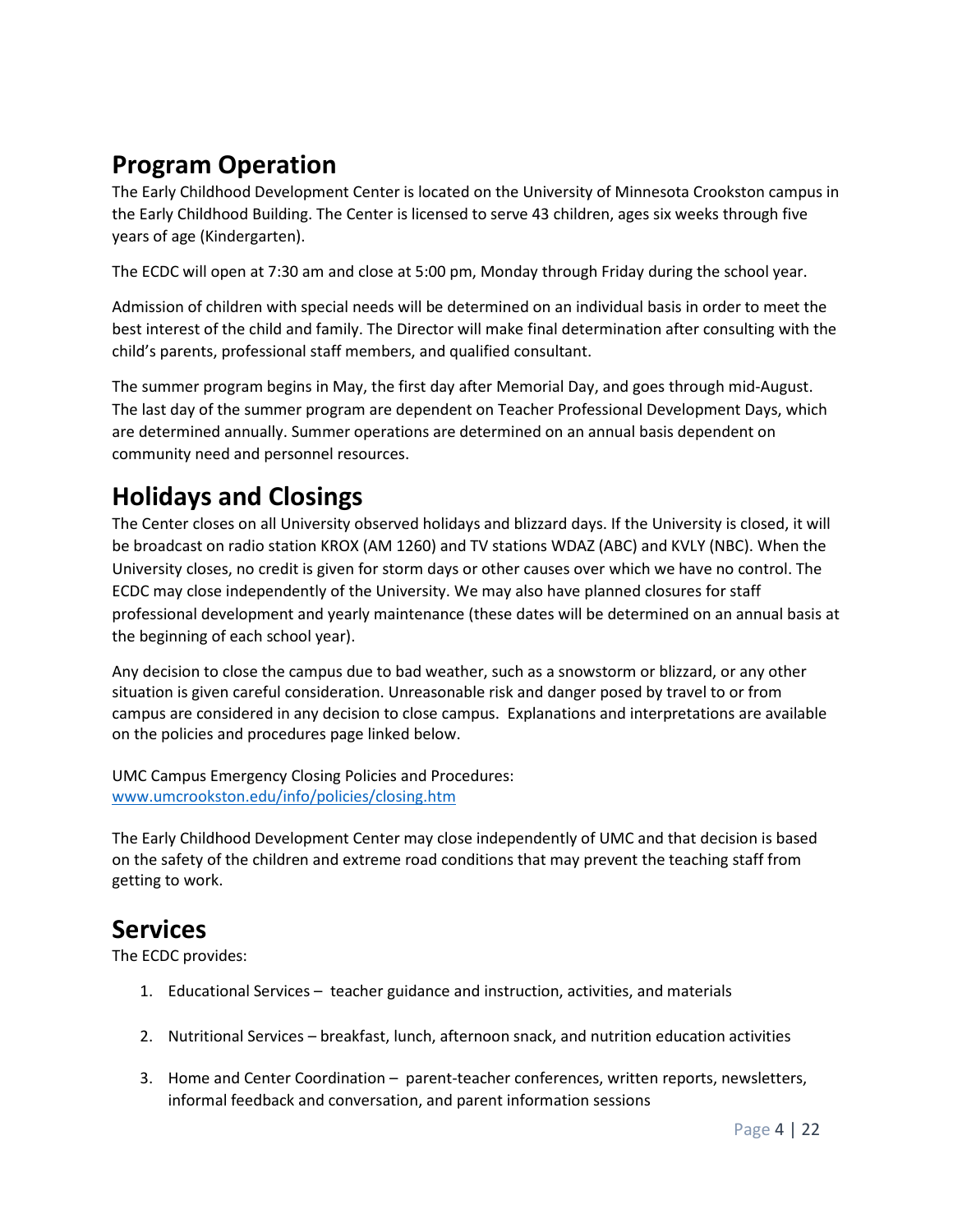## <span id="page-4-0"></span>**Child Enrollment**

We offer full day enrollment, which includes teacher guidance, parent conferences, written progress reports, breakfast, lunch, snack, and classroom supplies. Credit is not offered on days your child is absent.

Hours: anytime between 7:30 am- 5:00 pm

Enrollment procedure for parents:

- 1. Complete the Child Application form and return the form to get your child on our waitlist.
- 2. A \$20 registration fee will be billed once your child has been accepted into the program. This fee will be billed the first month of enrollment.
- 3. The Child Application form and \$20 registration fee are an annual requirement.
- 4. Once your child has been accepted into the program, you will be required to complete and return additional application materials which can be found at <https://www.crk.umn.edu/units/early-childhood-development-center>
- 5. Participation in a pre-admission conference is required. A brief meeting with the Director and child's teacher (upon request) allow you to ask specific questions about the program and staff. Arrangements for a tour of the facility and observation of the program by the parent and child is also encouraged.

Determination of child admission is based on the following prioritized factors:

- a. Licensing capacity
- b. Consistency of scheduling
- c. University ECDC staff, students, faculty, staff
- d. Date application received
- e. Currently enrolled families

#### <span id="page-4-1"></span>**Tuition Rates**

Tuition fees and administrative policies related to tuition charges are effective September 1 of each calendar year. Tuition rates found at [https://www.crk.umn.edu/units/early-childhood-development](https://www.crk.umn.edu/units/early-childhood-development-center)[center](https://www.crk.umn.edu/units/early-childhood-development-center)

Childcare tuition is subject to change the beginning of each year (September 1). Children tuition is billed as a flat monthly rate. You will not receive a credit for regularly scheduled ECDC closure dates. Your tuition rate will be prorated when the ECDC closes in 4 days in August, and the dates in Winter Break and Summer Breaks to be determined.

Your payment, including invoice information, should be paid to the UM Regents to ensure prompt receipt, as late fees of \$5.00 per day are charged if received after the due date.

The preferred payment method is to pay your invoice by credit card a[t http://www.pay.umn.edu/.](http://www.pay.umn.edu/)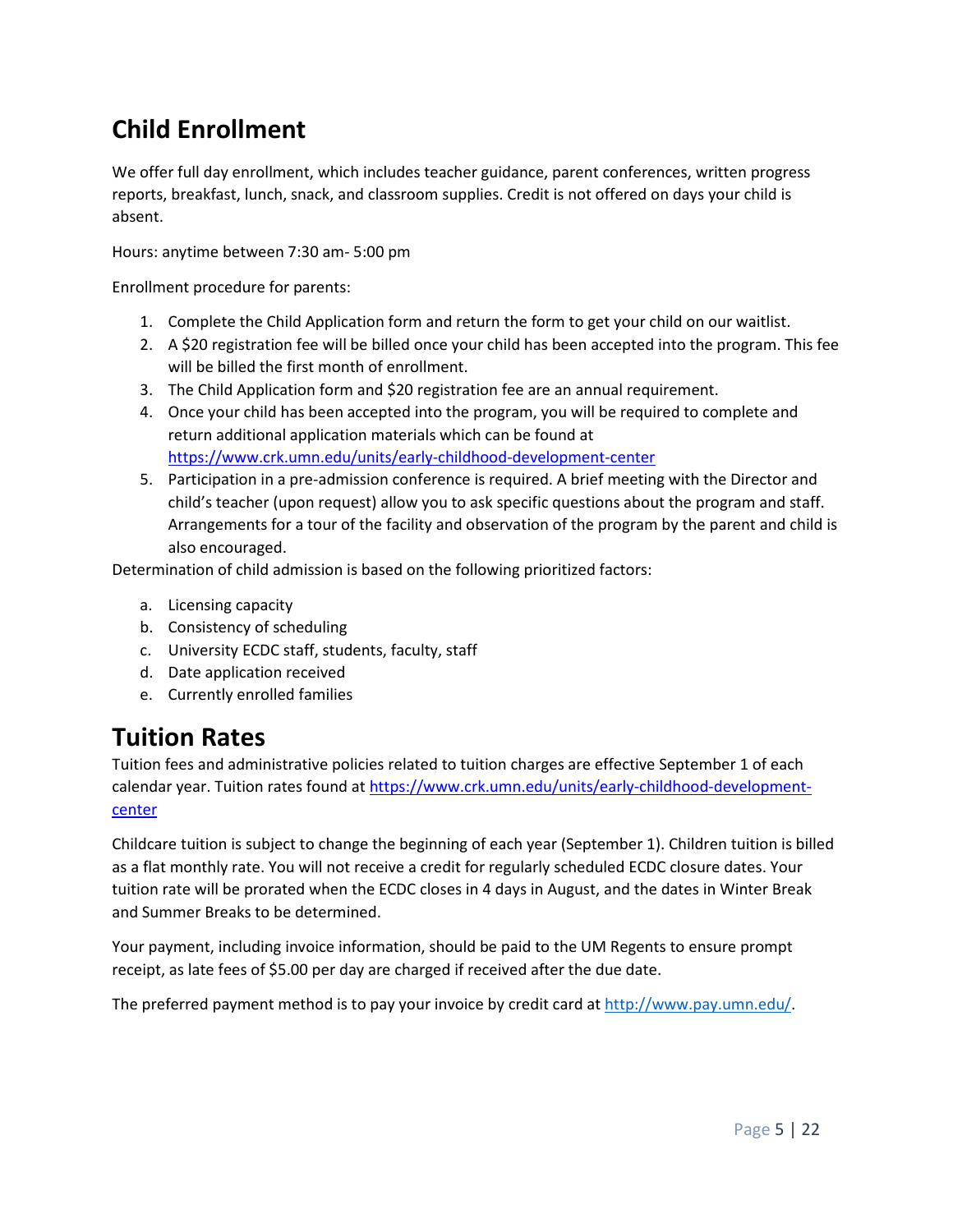You will need the following information from your statement:

- 1. Full account name
- 2. Customer number
- 3. Invoice number
- 4. Amount due

### <span id="page-5-0"></span>**Absences and Late Pick-up Policy**

Parents, please call the Center by 9:00 am to notify the staff of your child's absence. There is no credit given for absent days.

The Early Childhood Development Center closes promptly at **5:00 pm**. When picking up your children after 4:55 pm, please understand that everyone needs to leave the Center by 5:00 pm. It is important to respect the families and personal obligations of the teachers and student staff. If parents are late to pick up their child/children, they will be assessed a minimum of a \$5 fee plus a \$1 per minute, per child for each minute past the 5:00 PM closing time. If parents are late more than once, this fee may be increased or assessed on an individual basis. A child who is picked up late repeatedly may be dropped from our enrollment.

#### <span id="page-5-1"></span>**Withdrawal of Child Enrollment**

If you decide to withdraw your child from the program, you need to submit a written notice four (4) weeks or 28 days prior to your child's last day of enrollment. Tuition is charged through that monthly period.

The notice must include the following information:

- Child's full name
- Last day of enrollment
- Parent signature
- Date upon which it is given to the Director

Teachers will make every effort to make your child's last day at the ECDC a special and memorable day.

#### <span id="page-5-2"></span>**Medical Emergency Leave of Absence**

In the event that a child at the ECDC become seriously ill or whose health is threatened by their presence, the Director may waive the notice of withdrawal. You may be asked to provide a medical statement declaring the date of onset and the extent of the health issue.

<span id="page-5-3"></span>If you decide to re-enroll your child at a later date, you will be put on the top of the waiting list and every effort will be made to re-enroll the child by the preferred start date.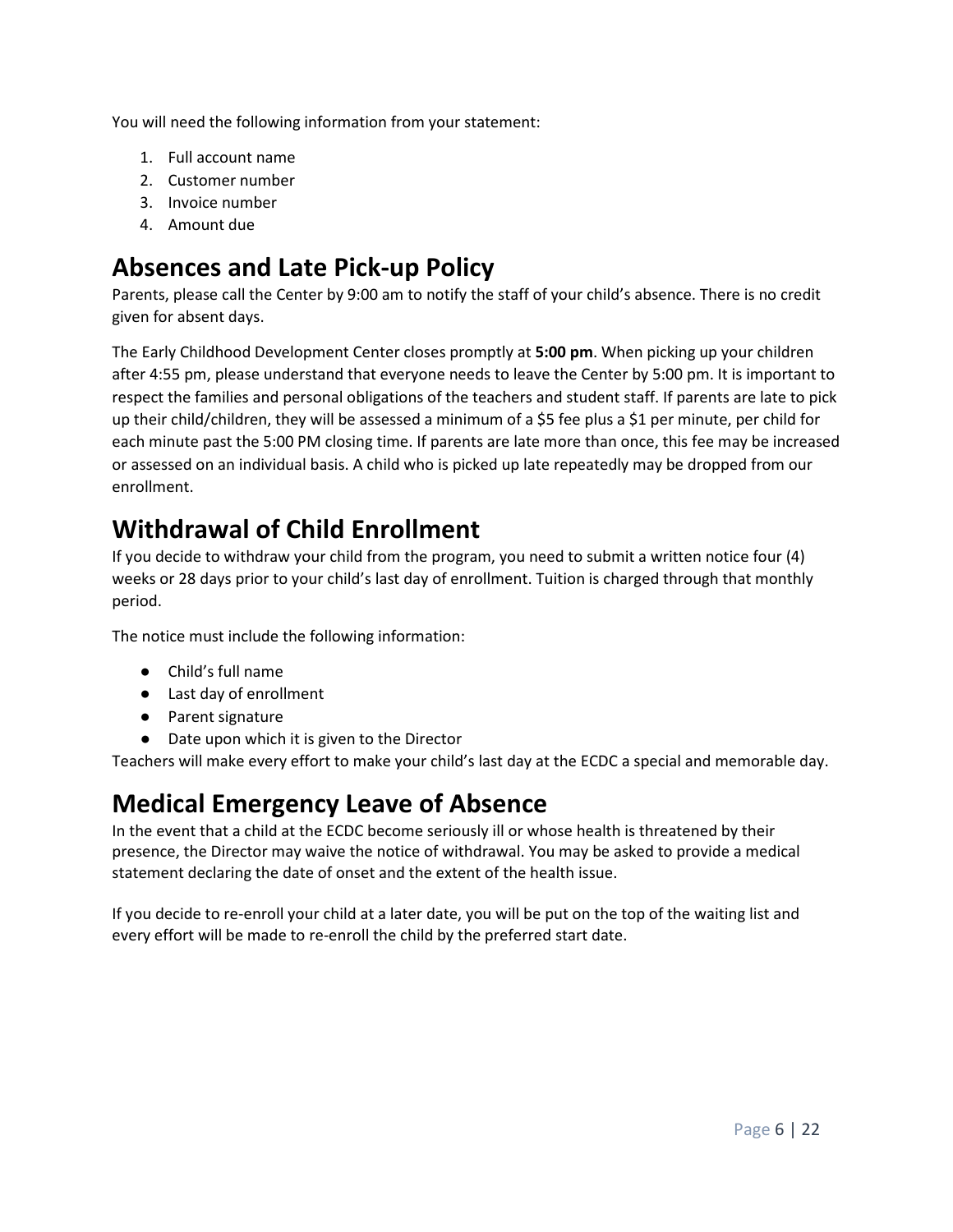### **Medical Emergency Attendance Policy**

In the event that the illness is temporary, but interferes with the child's attendance, the Director may decide to waive the monthly tuition and do a daily rate. You must provide a physician's documentation stating what the illness is, and when the child is expected to be able to resume full enrollment. In the event that the temporary illness develops into a more severe crisis, the child may be removed from enrollment according to the Emergency Medical Leave of Absence Policy (stated above).

Depending on the medical situation, the parent/guardian must update the Director weekly on the child's health status, in order to reevaluate the child's enrollment status.

#### <span id="page-6-0"></span>**Billing Policies**

The UMC Business Office and Regents of the University of Minnesota oversee the ECDC billing process. Statements are issued at the beginning of the month and payment is due typically at the end of every month. Tuition must be paid in full by the due date. Any late fees for each month are included on the next tuition bill along with any fee credits or debits. Tuition and late fees not paid within 30 days may result in your child being withdrawn from the program.

### <span id="page-6-1"></span>**Staff**

Teachers are governed by the University of Minnesota Civil Service and AFSCME personnel policies and procedures. The Early Childhood Development Center Director, Department Head, Liberal Arts and Education, and Chancellor of the University of Minnesota Crookston determine the hiring procedures.

All personnel working at the ECDC will be supervised by and responsible to the Director. A training and probationary period is required for students and professionals.

#### **Staff roles:**

- 1. *Director:* lab supervisor for the early childhood education majors; administrative responsibilities for fiscal, programmatic and personal personnel management
- 2. *Teachers:* assume direct responsibility for groups of young children, provide guidance and instruction; individualized programming, parent conferences; progress reports and supervision of lab students
- 3. *Student Teachers:* assume role as childcare aides and assistant teachers depending on level of lab experience and individual capability; activities implemented receive prior approval from instructor
- 4. *Work-study Students:* work food preparation, clean up, and other tasks specified by the Director. Work-study students who qualify as childcare assistants or aides assist professional staff members in providing guidance to children
- 5. *Foster Grandparents:* volunteers from the Foster Grandparent Program and community-at-large given responsibilities as deemed appropriate by the Director; aides teachers in caring for children as the teacher sees fit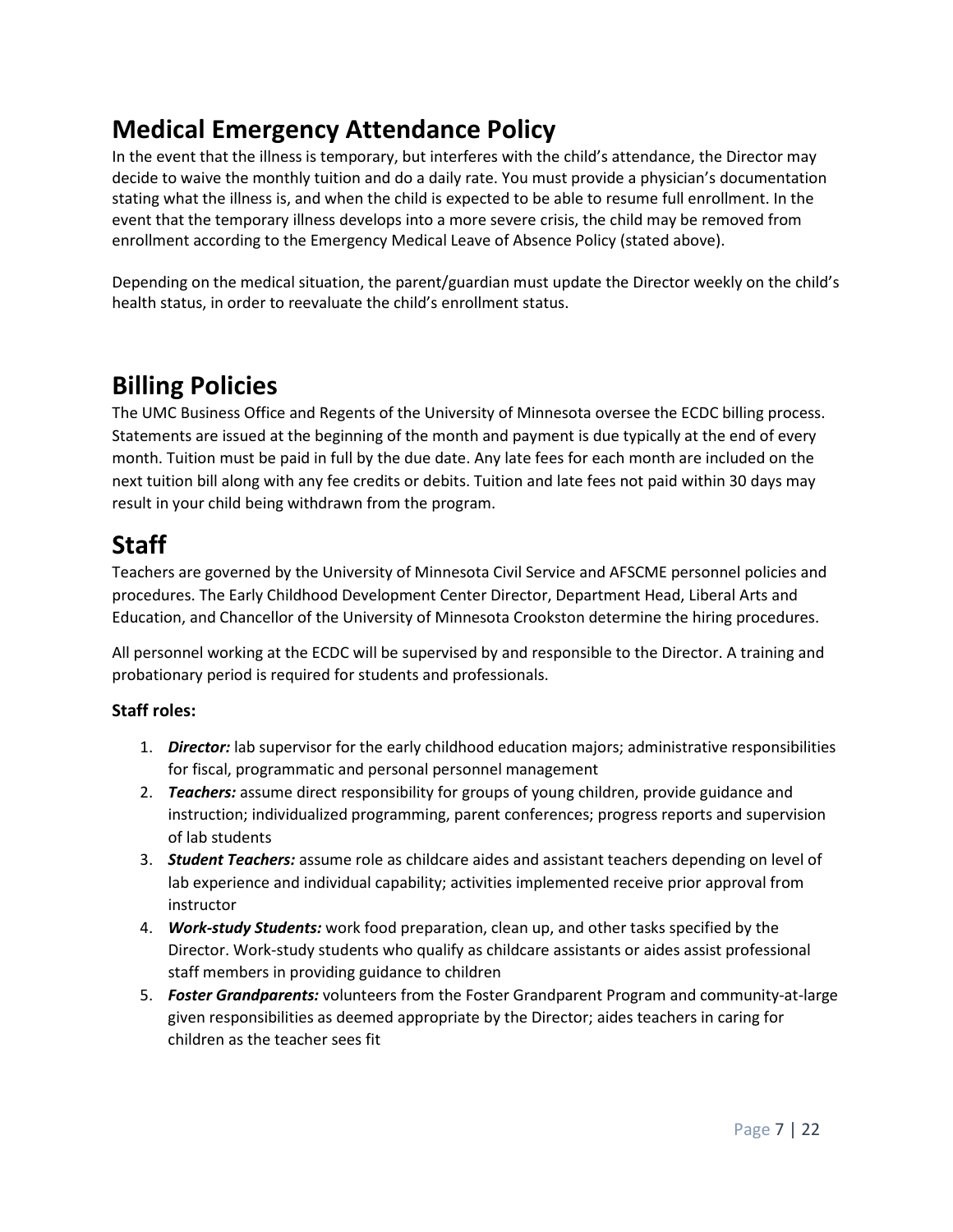## **Arrival and Departure**

An adult must accompany the child entering and leaving the Center. During drop-off and pick-up, all vehicles must park in the designated loading zone for the Early Childhood Development Center at the north entrance of the Early Childhood Building.

Children are not sent home with parents or adult friends unless the Director or professional staff members have been notified in advance. Review and update your authorization forms.

## **Parental Custody- 'Right to Pick-Up' Policy**

Under the laws of the state of Minnesota, both parents may have the right to pick up their child, unless a court document restricts that right. The enrolling parent, who chooses not to include the child's other parent on the authorized pick up list, much file an official court document (current restraining order, sole custody decree, divorce decree stating sole custody). Absent that document, the childcare program may release the child to either parent, provided that parent documents his paternity/her maternity to the child.

### <span id="page-7-0"></span>**Intoxication Policy**

The Center's first priority is the safety of the children. If a person (parent or other designated pick up person) appears to be impaired or inebriated when picking up a child, it is part of our mandated reporting that we DO NOT allow the person to leave with the child. The following characteristics would signal this judgment:

- smell of alcohol
- bloodshot eyes
- slurred, loud speech
- agitated behavior
- impaired motor function (particularly clumsy)
- impaired judgment

Even though there may be many reasons or excuses for the adult to smell of alcohol, it is our responsibility to the child, and family, that we restrict them from leaving our program with the child. Staff will refer to the contact list on file to ensure your child gets home safely. All new staff review this policy. For further information on our intoxication policy, please contact the Director.

#### <span id="page-7-1"></span>**Insurance**

The Early Childhood Development Center carries liability insurance for the children enrolled and for the staff at the Center. If you have questions concerning insurance coverage, contact the Director of Finance by mailing to 108 Selvig Hall, University of Minnesota Crookston, 2900 University Avenue, Crookston MN, 56716 or calling 218-281-8326.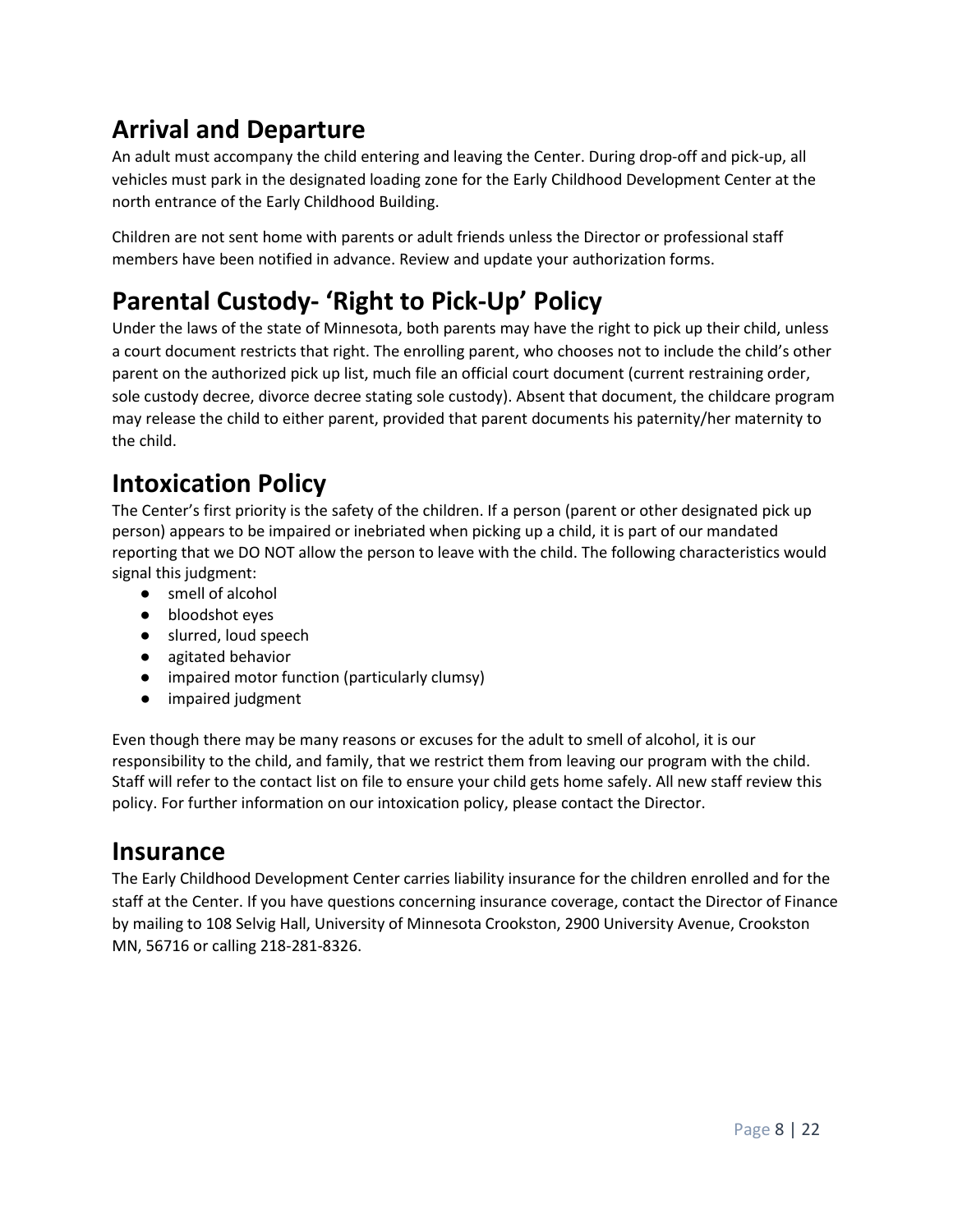## **Equal Opportunity**

The University of Minnesota is committed to the policy that all persons shall have equal access to its programs, facilities, and employment without regard to race, color, creed, religion, national origin, sex, age, marital status, disability, public assistance status, veteran status, or sexual orientation.

<span id="page-8-0"></span>Inquiries regarding compliance may be directed to Tina Marisam, Director, Office of Equal Opportunity and Affirmative Action, University of Minnesota, 274 McNamara Alumni Center, 200 Oak Street SE, Minneapolis, MN 55455, 612-624-9547.

### **Abuse Reporting**

#### **Who Should Report Child Abuse and Neglect**

• Any person may voluntarily report abuse or neglect.

• If you work with children in a licensed facility, you are legally required or mandated to report and cannot shift the responsibility of reporting to your supervisor or to anyone else at your licensed facility. If you know or have reason to believe a child is being or has been neglected or physically or sexually abused within the preceding three years you must immediately (within 24 hours) make a report to an outside agency.

#### **Where to Report**

• If you know or suspect that a child is in immediate danger, call 911.

• All reports concerning suspected abuse or neglect of children occurring in a licensed facility should be made to the Department of Human Services, Licensing Division's Maltreatment Intake line at (651) 431- 6600.

• Reports regarding incidents of suspected abuse or neglect of children occurring within a family or in the community should be made to the local county social services agency at 218-281-3127 or the local law enforcement, Crookston Police Department, at 218-281-3111.

• If your report does not involve possible abuse or neglect, but does involve possible violations of Minnesota Statutes or Rules that govern the facility, you should call the Department of Human Services, Licensing Division at (651) 431-6500.

#### **What to Report**

• Definitions of maltreatment are contained in the Reporting of Maltreatment of Minors Act [\(Minnesota](https://www.revisor.mn.gov/statutes/?id=626.556)  [Statutes, section 626.556\)](https://www.revisor.mn.gov/statutes/?id=626.556).

• A report to any of the above agencies should contain enough information to identify the child involved, any persons responsible for the abuse or neglect (if known), and the nature and extent of the maltreatment and/or possible licensing violations. For reports concerning suspected abuse or neglect occurring within a licensed facility, the report should include any actions taken by the facility in response to the incident.

• An oral report of suspected abuse or neglect made to one of the above agencies by a mandated reporter must be followed by a written report to the same agency within 72 hours, exclusive of weekends and holidays.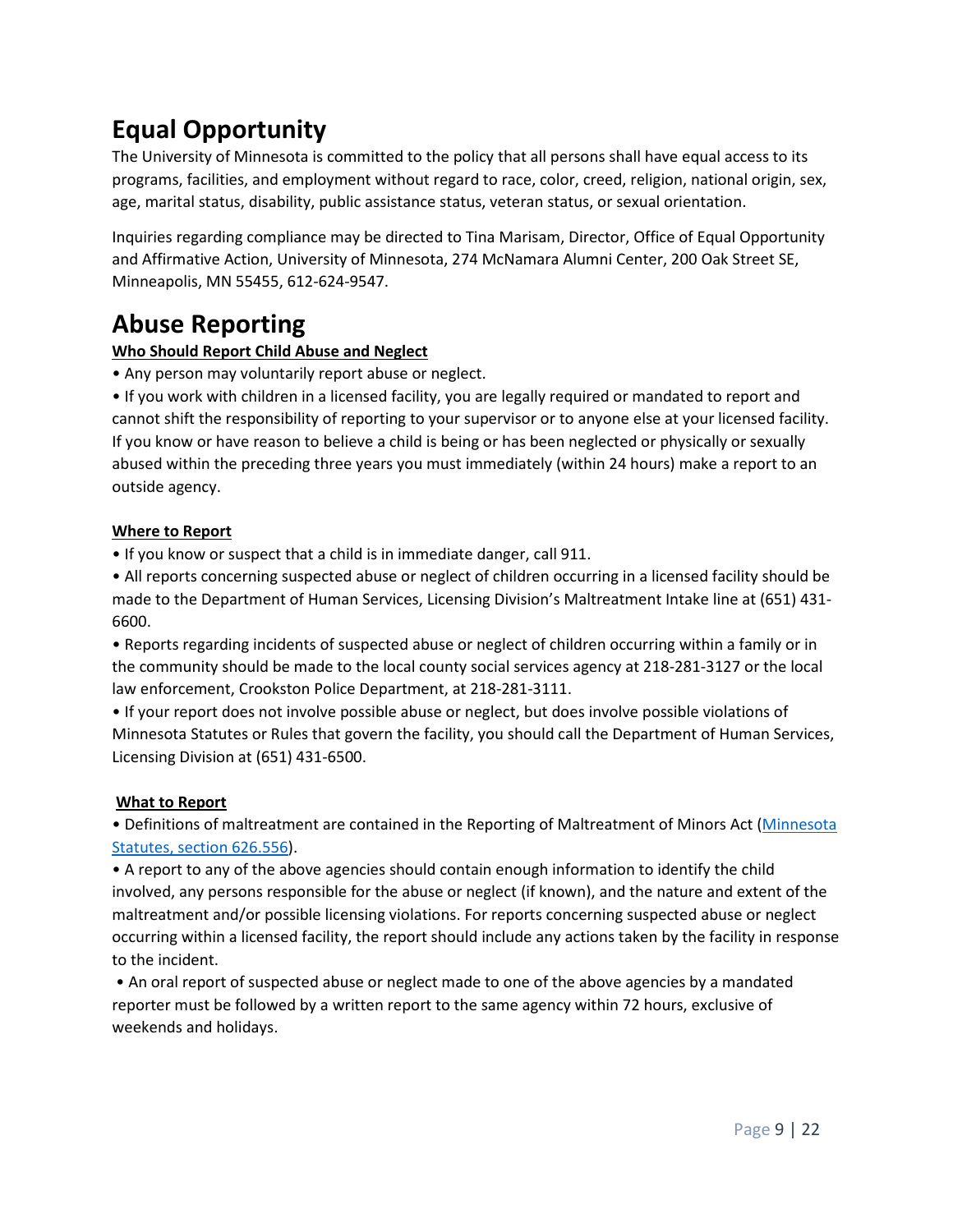#### **Abuse Reporting** *(continued)*

#### **Failure to Report**

A mandated reporter who knows or has reason to believe a child is or has been neglected or physically or sexually abused and fails to report is guilty of a misdemeanor. In addition, a mandated reporter who fails to report maltreatment that is found to be serious or recurring maltreatment may be disqualified from employment in positions allowing direct contact with persons receiving services from programs licensed by the Department of Human Services and by the Minnesota Department of Health, and unlicensed Personal Care Provider Organizations.

#### **Retaliation Prohibited**

An employer of any mandated reporter shall not retaliate against the mandated reporter for reports made in good faith or against a child with respect to whom the report is made. The Reporting of Maltreatment of Minors Act contains specific provisions regarding civil actions that can be initiated by mandated reporters who believe that retaliation has occurred.

# **Education Component**

### <span id="page-9-0"></span>**Curriculum**

Curriculum may be best explained by what happens in the classroom. It is the manner in which the teacher provides for the needs of the children and achieves the desired goals.

Our curriculum is developmentally based, success-oriented, and supports a process approach to learning. A child's physical, emotional, and intellectual developmental level must always be considered before one can design an organized series of experiences to meet his/her individual needs.

We believe that a successful theory of teaching originates from a theory of development that explains learning. Children and adults take in information, sort, and organize it and then act upon it. Learning is essentially the ability to differentiate, integrate, and generalize knowledge and experience. Therefore, our program emphasizes "how to learn" rather than "what to learn."

Teachers focus on helping children learn to move and perceive (physical), to think (intellectual), to communicate (social), and to create (emotional). In our efforts to develop the whole child, curriculum area are dependent on developmental goals. Curriculum areas include, but are not limited to the following:

- Inquiry Curriculum math, science, social studies, and nutrition
- Physical Curriculum sensory, fine and gross motor development
- Language Curriculum language development, literature, pre-reading and writing
- Creative Curriculum art, music, drama, and movement

Discovery, guided exploration, and play are vehicles for implementing this curriculum. It is our intent to convey to the child the value, challenge, and excitement of learning.

<span id="page-9-1"></span>The curriculum continues with the summer program, which offers increased water play with sprinklers and other various water activities.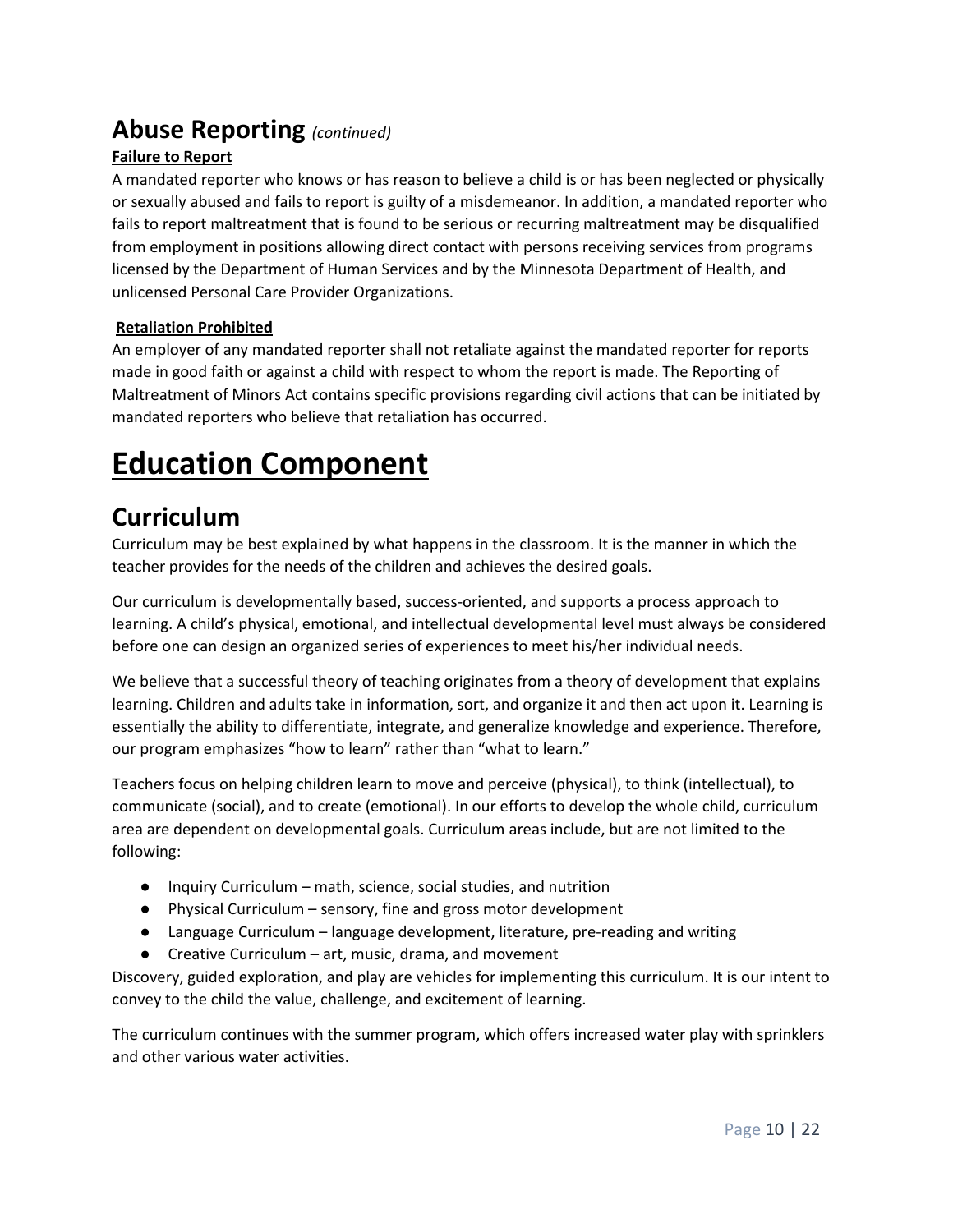### **Daily Schedule**

The daily schedule includes individual, small group and large group activities, quiet and active, indoor and outdoor activity periods. Each program's schedule is posted in the classroom.

The daily schedule of each room is carefully planned by the teachers dependent on the children's developmental levels, interests, and engagement. The goal of each schedule is to meet the needs of individuals and the group as a whole throughout the day.

#### <span id="page-10-0"></span>**Programs**

Children are enrolled in separate programs. The programs include a highly individualized Infant Program, Toddler Program, and Preschool Program. Each program has a designated caregiver to strengthen relationships and encourage individual attention to the needs of children.

### <span id="page-10-1"></span>**Group Size**

Our program meets and exceeds the Minnesota Department of Human Services standards and reflects guidelines recommended on the national level.

#### **Infant Program**

(eight children from 6 weeks to 16 months – 1:3 ratio)

- one professional teacher
- one student teacher
- one childcare aide

#### **Toddler Program**

(twelve children from 16 months-35 months – 1:4 ratio)

- one professional teacher
- one-two student teachers
- one childcare aide to meet ratio

#### **Preschool Program**

(twenty children from 33 months to kindergarten – 1:8 ratio)

- one professional teacher
- one-two student teachers
- <span id="page-10-2"></span>● one childcare aide to meet ratio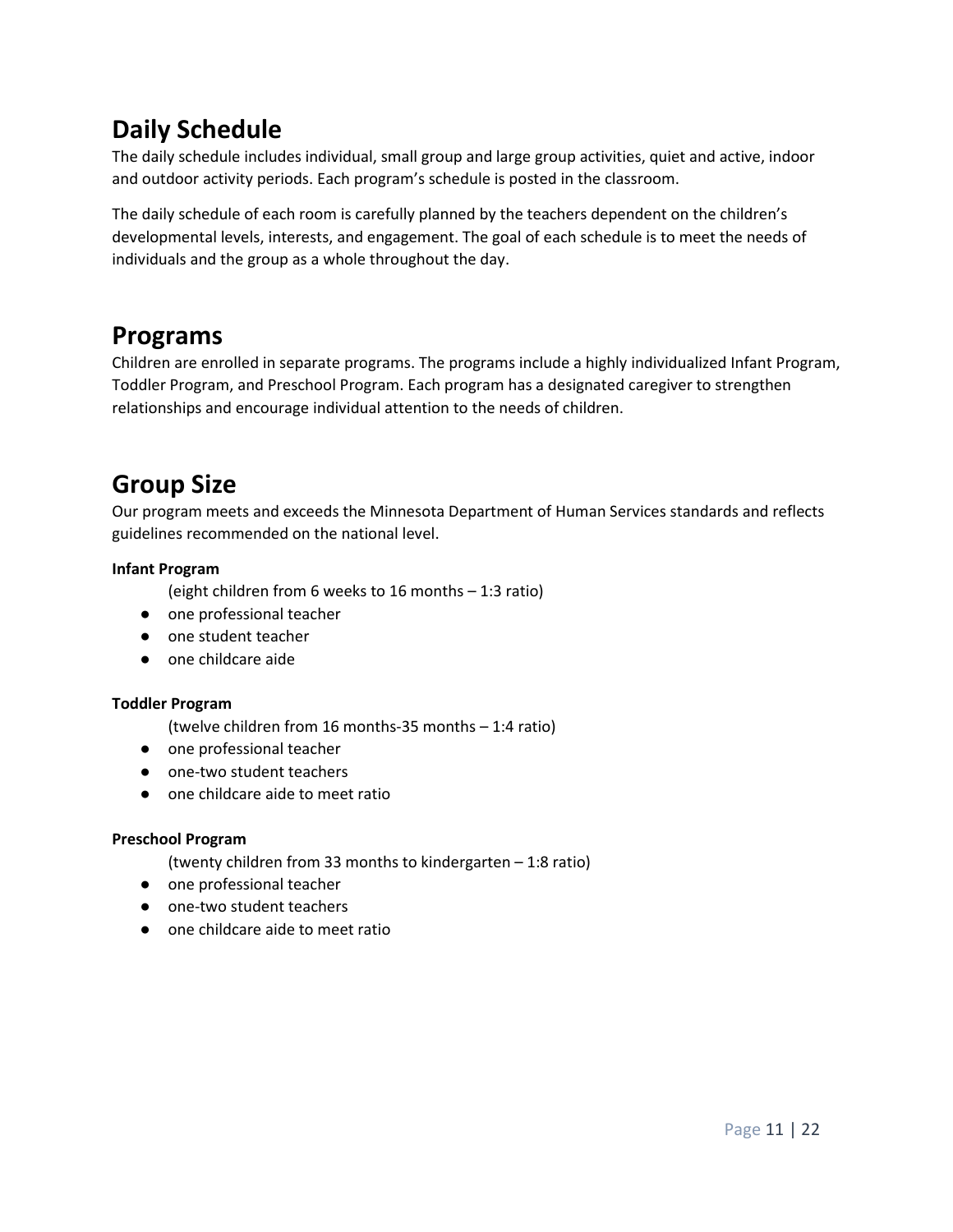## **Child Guidance and Discipline**

We define discipline as helping a child learn alternative ways to express their emotions, problem-solve, and self-regulate for a positive outcome.

We believe that knowledge of a child's developmental level forms the groundwork for all guidance techniques. A young child's abilities and limitations in language, logical thinking, perception, and memory all affect his/her relationship with others and the degree to which a parent or teacher's guidance is effective.

The ECDC staff will encourage the development of self-control, pro-social behavior, and competence in young children. This is done in part by demonstrating respect for your child as a unique person, developing trusting relationships with him/her, and demonstrating warmth and enthusiasm. We will help children by setting as few rules as possible, by stating our expectations clearly and frequently, and providing opportunities for them to make choices and learn responsibilities for their choices and actions.

Teachers act as role models for the children by using language and demonstrating appropriate ways for children to express their feelings and emotions. The teachers acknowledge appropriate behaviors several times daily. Ignoring the behavior, redirecting a child's' interest, giving choices, discussing and/or reasoning through the problem are examples of responses made by a teacher when inappropriate behavior arises.

Temporarily separating the child from the immediate group may be necessary when preventative and problem-solving methods have not worked. In this situation, the child will remain within an unenclosed part of the classroom where he/she can be continuously seen and heard by a program staff person.

When a child requires more attention that is feasible, a parent-teacher conference may be needed to work out solutions. Occasionally, outside professional consultation and evaluation may be necessary. If a serious behavioral problem continues and solutions cannot be reached, concerns for the well-being of other children in the program would require that childcare services would no longer be available to the child.

### <span id="page-11-0"></span>**Biting Policy**

Biting is a common developmental stage that some children experience. It is important to remember that children rarely bite out of aggression. Most often, biting occurs when children lack the words to express their wants, needs, and feelings. Biting is also common during teething in some children.

Teachers and other staff will be conscientious of possible biting situations throughout the day. Supervision and limiting a child's frustrations are two ways teachers help lessen biting occurrences. Of course, there may be times when biting simply cannot be stopped in time. As a parent, it is important to recognize that the ECDC staff makes every effort to keep all children as safe as possible. **All incidents of biting will be documented for the child that is bitten and the child that bit. When discussing with parents, the child's names will never be used to maintain confidentiality.**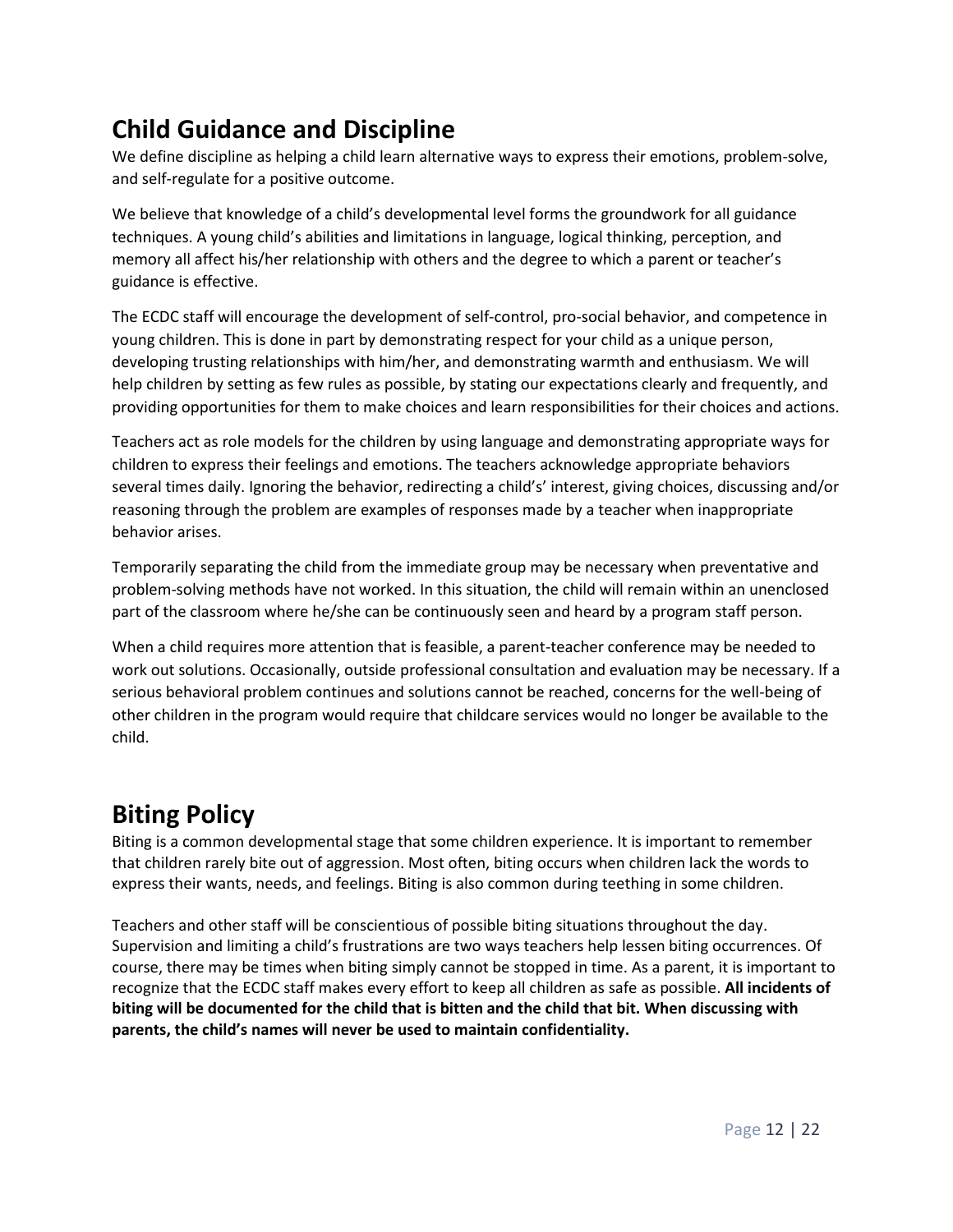#### **Biting Policy** *continued*

In the event of a biting incident, the teacher will comfort the bitten child and follow first aid protocol as necessary. The teacher will also address the child that bit by showing them how to use gentle hands, telling them "biting hurts" or "mouths are for food," redirecting the child's attention to another activity, or helping the child learn the words to express their want, need, or emotion.

Some reasons children bite are:

- to explore the world around them
- they may be hungry
- express affection (like kissing)
- to get attention
- result of possible teething or earache

#### <span id="page-12-0"></span>**Outdoor Play**

An outdoor playground is available for the children and outdoor play is a scheduled part of each day's activities. The children will be supervised at all times.

Please dress your child for outdoor weather as Minnesota weather can be unpredictable. We go outside every morning and afternoon, weather permitting. Layers are recommended as the temperature and wind chill fluctuate throughout the day. Layers allow children to take off items when they are hot, and add layers when they are cold.

When temperature and wind-chill prevent children from going outside, we utilize our multipurpose room for gross motor activities.

### <span id="page-12-1"></span>**Field Trips**

Teachers regularly take groups of children on field trips around campus, as we are fortunate to have many different resources available to us. If are interested in joining a planned field trip, please contact your child's teacher. Parents are always welcome.

Field trip destinations include, but are not limited to:

- UMC Animal Science facilities (to see various animals such as horses, cows, sheep, goats)
- Nature Nook (referred to as the Butterfly Garden by the children)
- Bog Garden (referred to as the Frog Pond by the children)
- Natural Resource Wildlife Museum
- UMC Greenhouse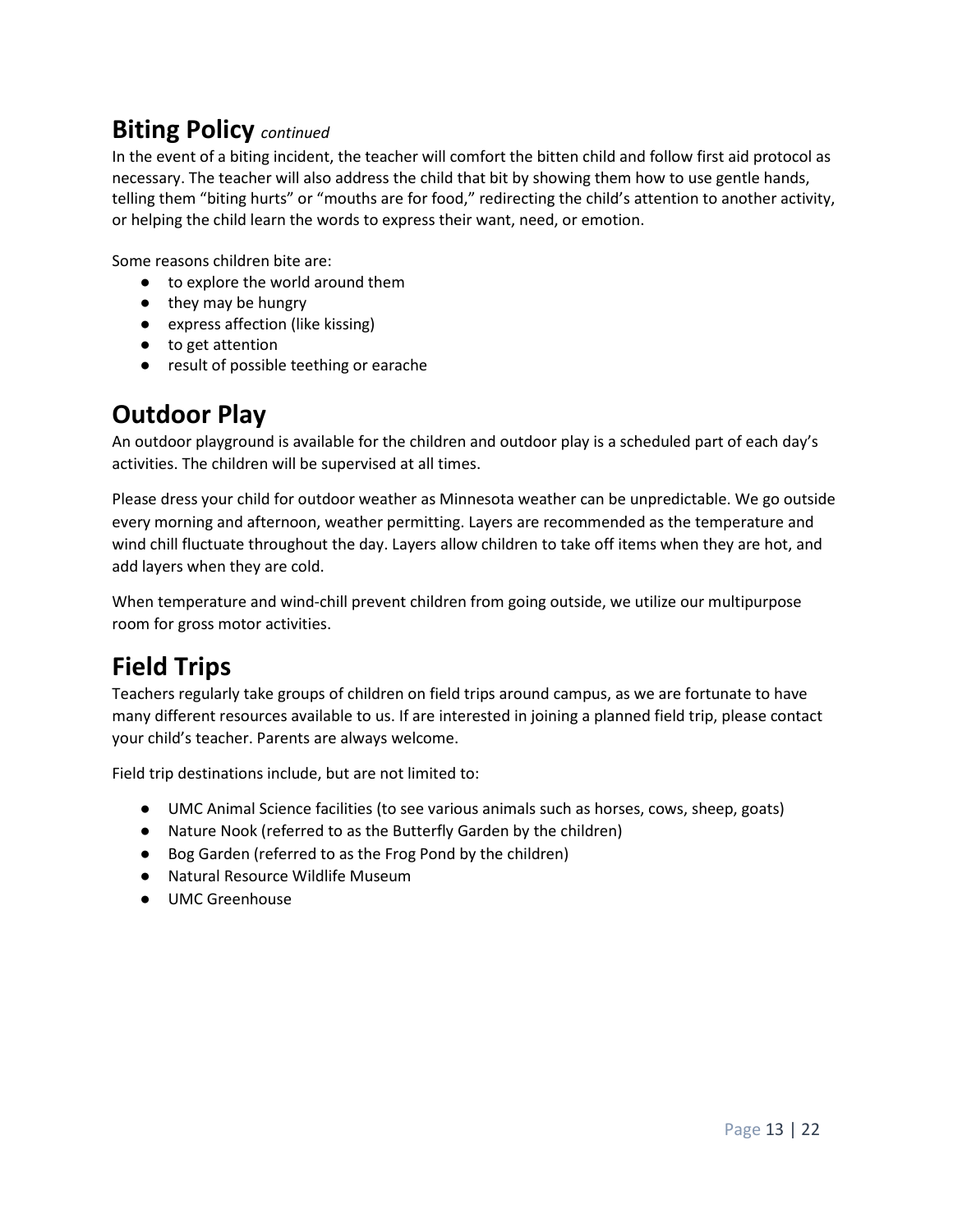# **Nutrition, Health, and Safety**

### <span id="page-13-0"></span>**Health Care Standards**

According to the rules of the Minnesota Department of Human Services concerning childcare center, it is required that every child enrolling at a center complete a Health Care Summary. The Health Care Summary described any special precautions for diet, medication, or activity; and that the child has received immunizations in accordance with the Minnesota State Law. All children should be fully immunized or in the process of becoming fully immunized. Children must have an updated medical report when changing from one age group to another.

#### **[CDC Children's](https://www.cdc.gov/vaccines/schedules/easy-to-read/child.html) [Immunization schedule:](https://www.cdc.gov/vaccines/schedules/easy-to-read/child.html)**

| <b>Birth</b>     | - Hep B (Hepatitis B)                        |
|------------------|----------------------------------------------|
| 2 months         | - DTaP/IPV/PCV/Hep B/Hib/RV                  |
| 4 months         | - DTaP/IPV/ PCV/Hib/ RV                      |
| 6 months*        | - DTaP/IPV/ PCV/Hep B/ Hib/ RV               |
| 12-18 months $*$ | - DTaP/IPV/PCV/Hep B/Hib/MMR/Varicella/Hep A |
| 5 years*         | - DTaP/IPV/MMR/Varicella                     |
|                  |                                              |

\*Influenza shot yearly

#### <span id="page-13-1"></span>**Illnesses**

If a child becomes ill while at the Center, the staff will contact the parent/guardian. The child will be cared for and placed in isolation or on a cot until an authorized person is able to pick up the child. The Center has no facilities to care for sick children. Parents will be called and we ask that you pick up your child within 1 hour of being notified.

We are mandated to exclude a child:

- who has a 100 degree axillary or high temperature of undiagnosed origin before fever reducing medication is given;
- who has contagious conjunctivitis or pus draining from the eye;
- who has unexplained lethargy;
- who has vomited or had three or more abnormally loose stools since admission that day;
- who has an undiagnosed rash;
- who has a bacterial infection and has not completed 24 hours of antimicrobial therapy;
- who is not able to participate in childcare program activities with reasonable comfort;
- who requires more care than the program staff can provide without compromising the health and safety of other children in their care.

NOTE: Please remember that a child must be symptom free (fever, eye drainage, loose stool, etc.) for 24 hours before returning to the Center or have a note from a medical source stating otherwise.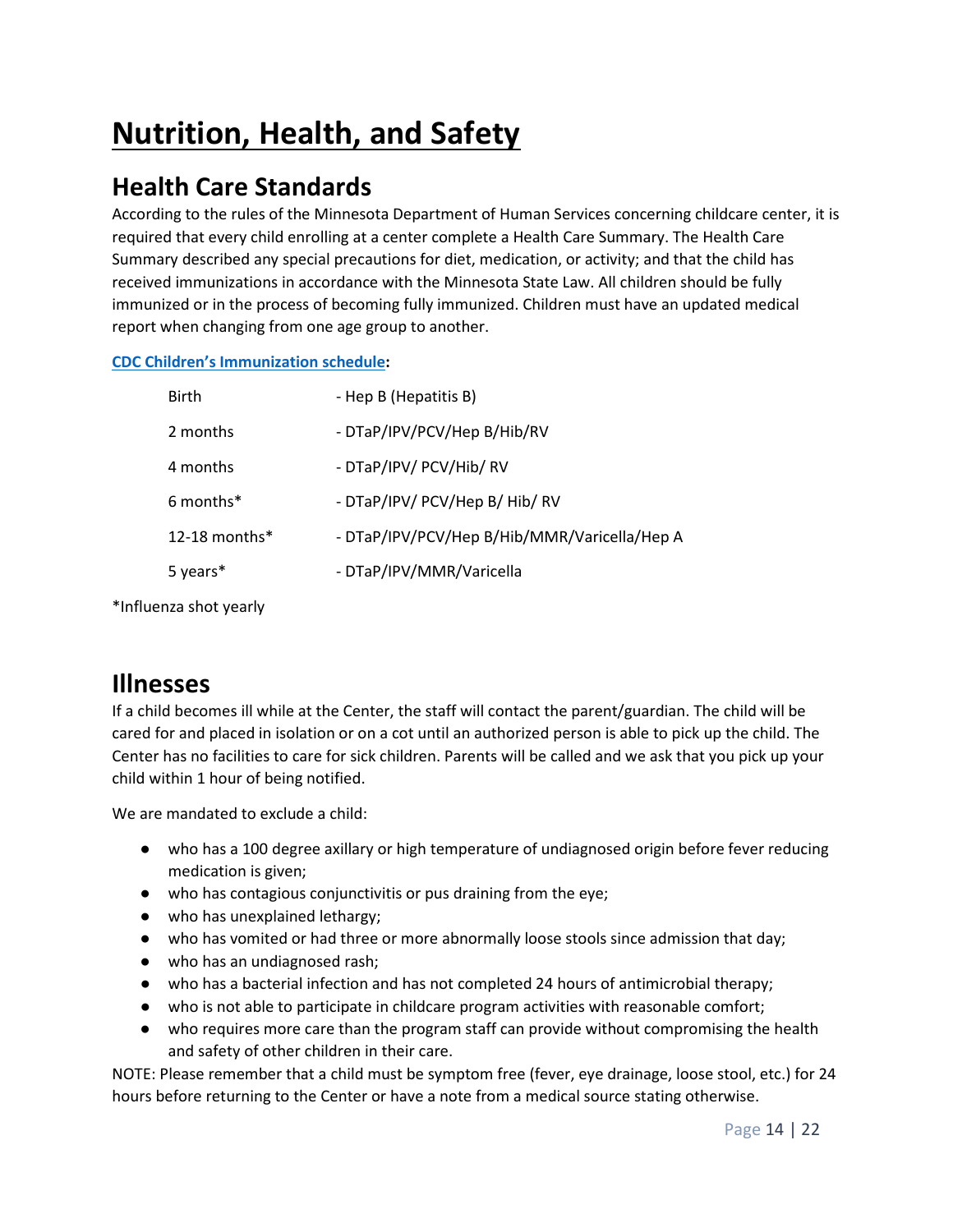### <span id="page-14-0"></span>**Medication**

When a child is to be given oral or surface medication, a parent must give written authorization for its administration. A Medication Authorization Form will be provided when you bring your child's medication. Please be sure to hand it directly to an ECDC staff member, preferably the lead teacher.

Any staff person, regardless of parental direction, will not administer non-prescription medicines such as cough drops, children's Tylenol, cough syrup, or decongestant! **Parents may administer over-thecounter medications to their child if they are able to do so.**

Prescription medications will be kept in their original containers bearing the original label with legible information stating:

- a. prescription number of drug
- b. name of drug
- c. strength and quantity of drug
- d. expiration date
- e. directions for use
- f. child's name
- g. date of issue
- h. name and address of the licensed pharmacy issuing the medication

The parent is notified of the date, time, amount of medication given, and the name of the professional teacher administering the medication.

### <span id="page-14-1"></span>**Medical Emergency Procedures**

It is important to remember that children often get bumps, scratches, cuts, and bruises in their daily lives due to their active lifestyle. If a nonthreatening injury occurs (see first sentence), the teacher that was present at the time of the injury will document said injury on a Health Observation Report.

In the case of an emergent injury, the ECDC staff are trained in first aid and CPR. Emergency first aid is rendered immediately when needed by the teaching staff member directly responsible for and/or in closest proximity to the child. When an accident is in need of immediate medical treatment, we would contact emergency resources and the child will be taken to the Riverview Hospital in Crookston. If it is a less serious injury, the staff would administer the necessary first aid and a parent will be contacted to take the child to the family physician for medical treatment.

It is the parent's responsibility for keeping the emergency references current. Parents who are students are responsible for submitting to the Director, each semester, their class schedules and advisor's name.

A detailed emergency provision is posted on the Parent's Bulletin Board and Staff Bulletin Board. Emergency numbers for fire, police, ambulance, hospital, and clinic are posted by each telephone.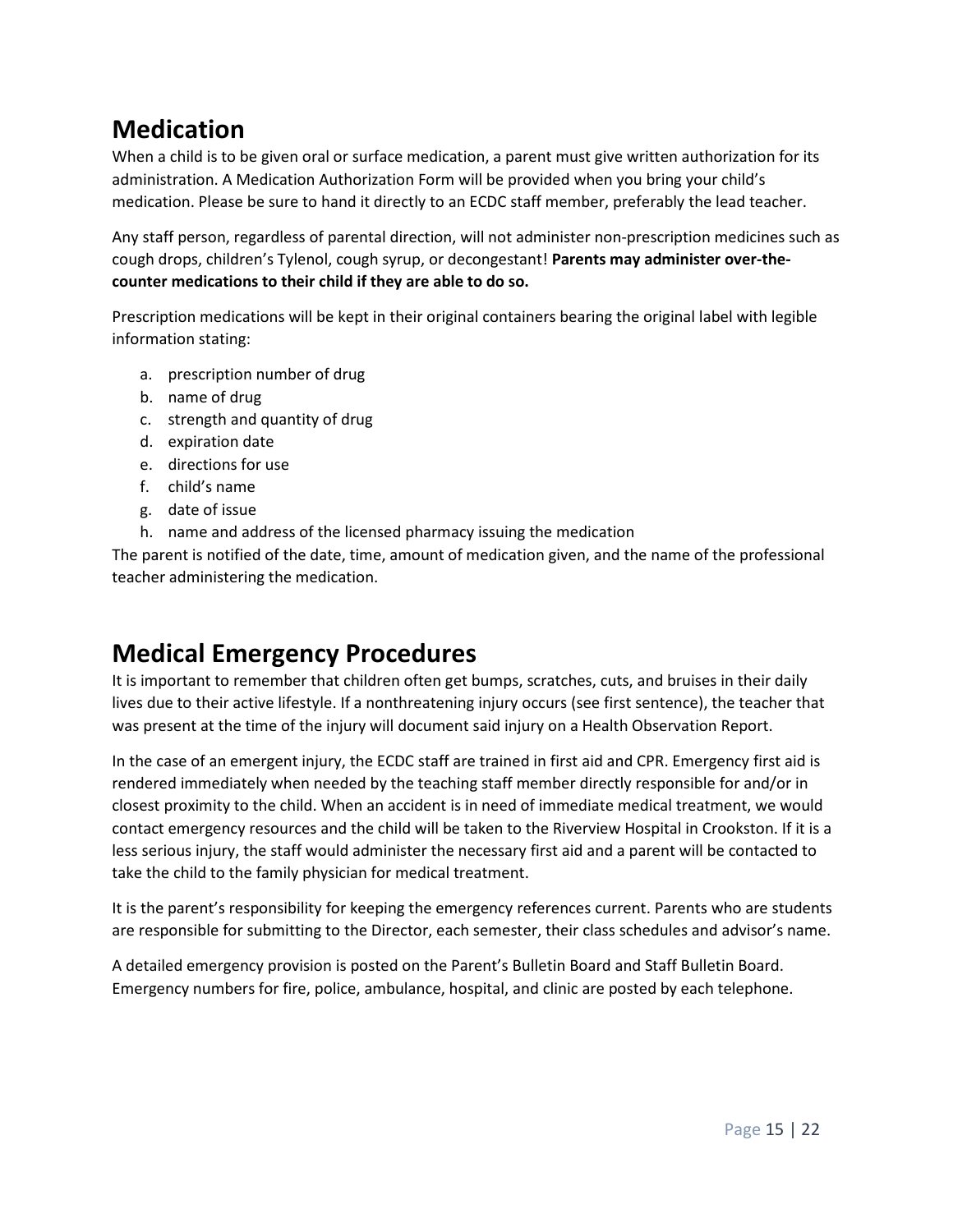#### <span id="page-15-0"></span>**Emergency Procedures**

#### **Fire**

Children and staff meet by the classroom door. The teacher will do a headcount and compare it to the attendance sheet. The teacher will lead the children to the nearest exit once all children are accounted for.

#### **Tornado**

Children and teachers will meet by the classroom door. The teacher will compare the children to the attendance sheet, and then continue to move the children through the hallway. Preschool and Toddlers, along with their teachers, will walk to Room 119, within the ECDC and take cover. Infants and teachers will move to the infant napping room and take cover.

#### **Blizzard**

Teachers will locate all children and the Director will call parents/guardians. A sufficient number of staff will remain with the children until all children are picked up. Emergency food will be given as needed and as available.

#### **Missing Person**

The Director will be notified immediately upon the discovery of a missing child. All rooms in the center will be assigned to staff members to search. If the child is still missing after the search, the Crookston Police and parents/guardians will be notified. A staff member will be assigned to each corner of the block and move clockwise while searching until the police arrive.

#### **Emergency Transportation**

In case of a transportation emergency, the Center will utilize the University of Minnesota Crookston's vehicles. If no University vehicles are readily available, a staff personnel's vehicle will be utilized for transportation.

#### <span id="page-15-1"></span>**Meals**

Every child will be offered breakfast, lunch, and afternoon snack if they are in attendance at the time the meals are served. Breakfast and afternoon snack are prepared by the ECDC staff. Lunch is prepared by UMC Dining Services and served by the ECDC staff.

Breakfast is at 9:00 am, lunch is at 11:15 (Toddlers) and 12 noon (Preschool), snacks are at 3:00 pm for all programs. The meals offered at the Center comply with th[e USDA Child Care Food Program](https://www.fns.usda.gov/cacfp/meals-and-snacks) guidelines and do not permit discrimination of children based on race, color, national origin, age, sex, or handicap. Any person who believes that he/she has been discriminated against in any USDA related activity should write immediately to the Secretary of Agriculture, Washington, D.C. 20250.

In accordance with federal civil rights law and U.S. Department of Agriculture (USDA) civil rights regulations and policies, the USDA, its Agencies, offices, and employees, and institutions participating in or administering USDA programs are prohibited from discriminating based on race, color, national origin, sex, disability, age, or reprisal or retaliation for prior civil rights activity in any program or activity conducted or funded by USDA.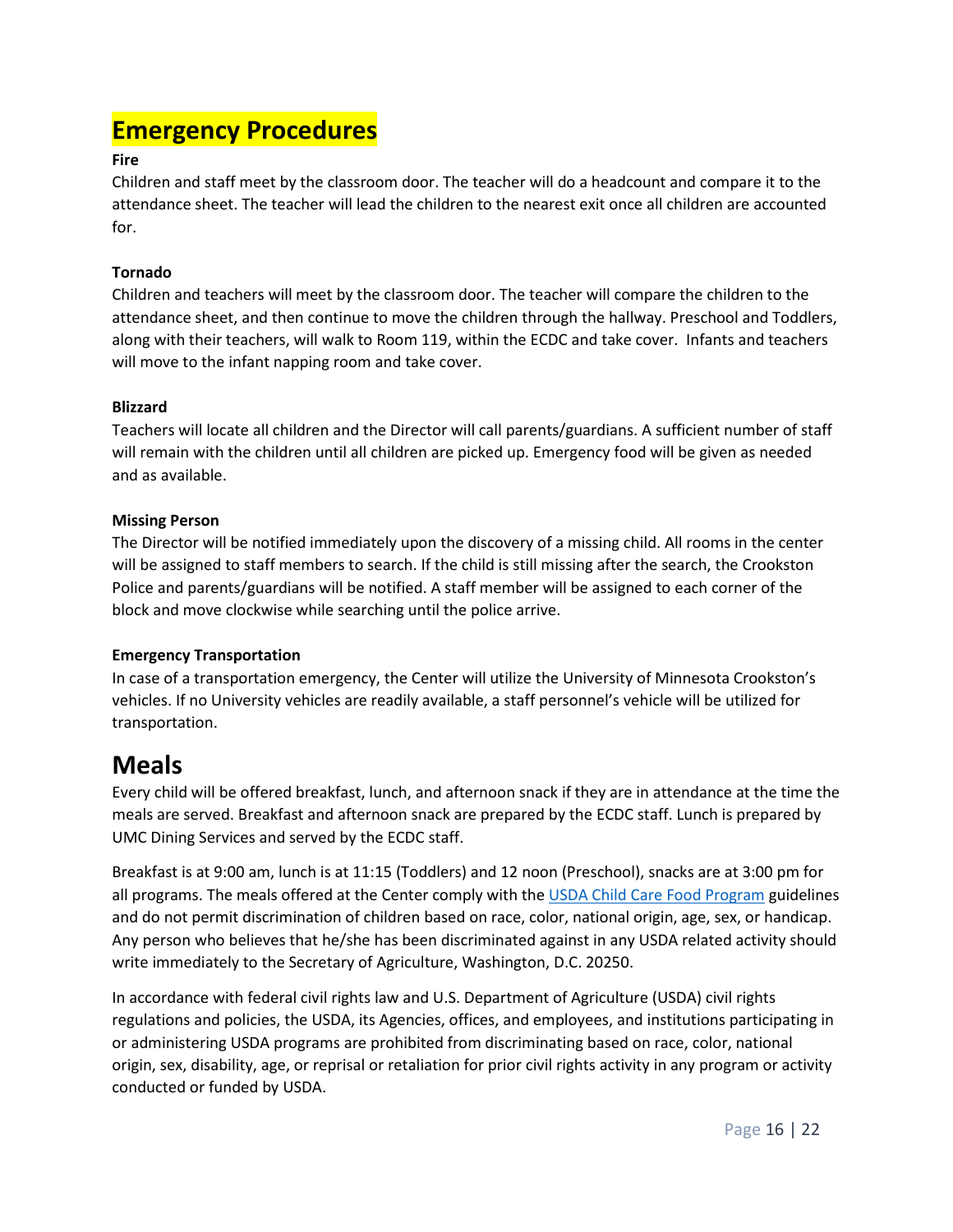#### **Meals** *continued*

Persons with disabilities who require alternative means of communication for program information (e.g. Braille, large print, audiotape, American Sign Language, etc.), should contact the Agency (State or local) where they applied for benefits. Individuals who are deaf, hard of hearing, or have speech disabilities may contact USDA through the Federal Relay Service at 800-877-8339. Additionally, program information may be made available in languages other than English.

To file a program complaint of discrimination, complete the USDA Program /discrimination Complaint Form, (AD-3027) found online at[: http://www.ascr.usda.gov/complaint\\_filing\\_cust.html,](http://www.ascr.usda.gov/complaint_filing_cust.html) and at any USDA office, or write a letter addressed to USDA and provide in the letter all of the information requested in the form. To request a copy of the complaint form, call 866-632-9992. Submit your completed form or letter the USDA by:

1) mail: U.S. Department of Agriculture Office of the Assistant Secretary for Civil Rights 1400 Independence Avenue, SW Washington, D.C. 20250-9410

- 2) fax: 202-690-7442; or
- 3) email: [program.intake@usda.gov](mailto:program.intake@usda.gov)

This institution is an equal opportunity provider.

Children are encouraged to taste every item, but they need not "clean their plate." Menus are posted on the Parent's Bulletin Board in each classroom as well as the Parent Bulletin Board in the entry.

## <span id="page-16-0"></span>**Infants**

As part of enrollment, parents will have to complete Napping and Feeding /Instruction Forms prior to a child's first day of attendance. Infants who are bottle-fed will be held and rocked for feeding. Babies will not be put to bed with a propped bottle.

If you are a nursing mother, the infant classroom provides a specifically dedicated room to nurse your child in. The ECDC does provide commercial baby food, formula, and infant cereal. A refrigerator is available in the Infant Program if needed.

## <span id="page-16-1"></span>**Birthdays and Special Occasions**

It is necessary to be aware of all children's backgrounds and thoughtfully consider the implications to each family's beliefs, traditions, and practices when acknowledging individual birthdays. Please do not distribute birthday invitations at the Center.

Birthdays and special occasions are acknowledged at the Center and any food offered must meet the standards of the Child Nutrition Program. Items served must be commercially prepared and thought given to the nutrient content. Home baked good items cannot be served in observance of State Health Regulations.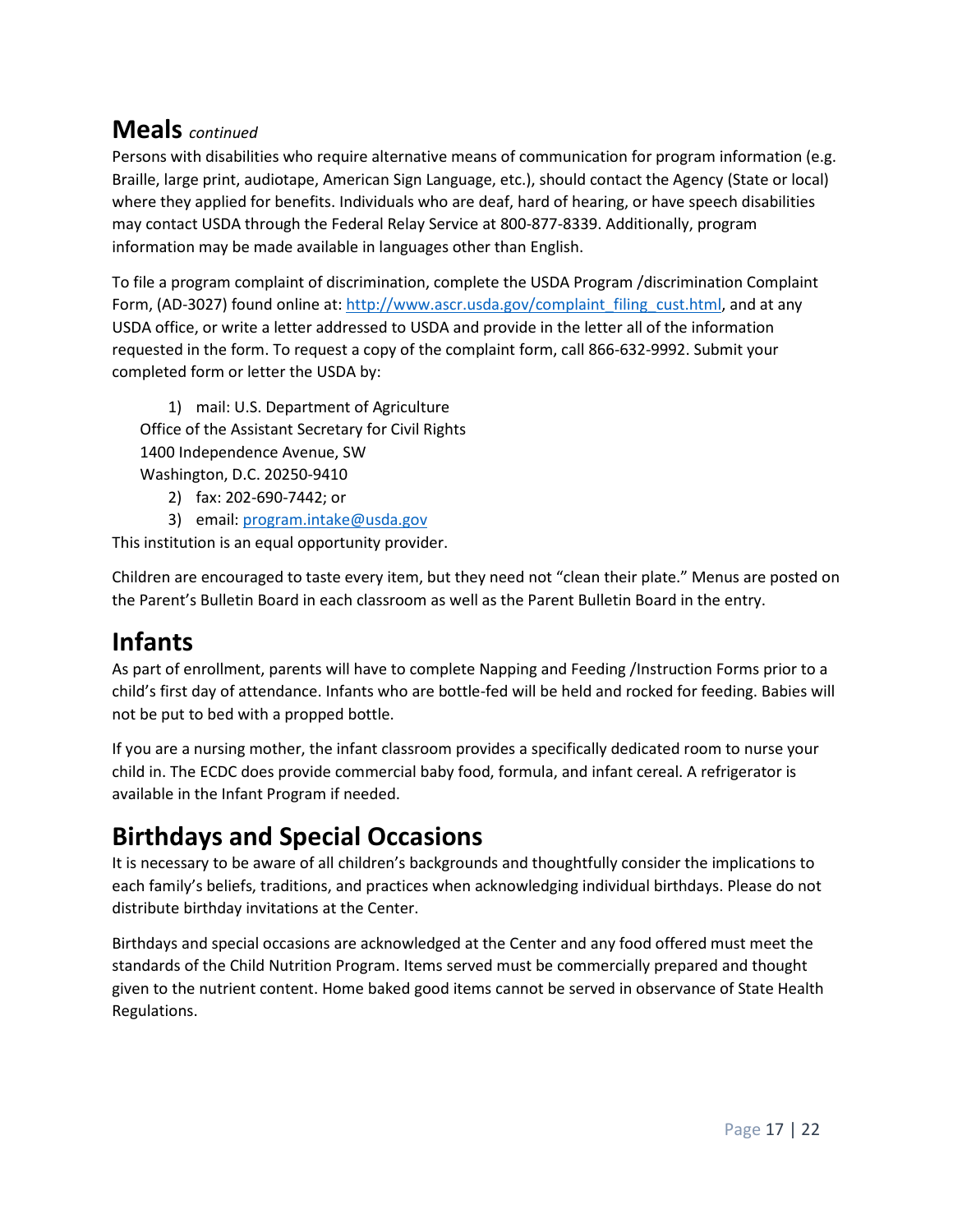#### **Birthdays and Special Occasions** *continued*

We suggest nutritious items such as muffins, granola bars, yogurt, cheese sticks, fruit snack, etc. Decorative objects with sharp edges, like those used by bakeries, are not allowed as they are considered hazardous. We ask that no birthday hats, favors, or candy be given as "gifts" for children in the program.

We also ask that no candy or gum be given at other holidays; Halloween, Valentine's Day, etc. If parents choose to bring a "gift" for children in the class, you are encouraged to discuss possibilities with your child's teacher. Gifts such as stickers, pencils, and marker are preferred.

#### <span id="page-17-0"></span>**Naps and Rest Time**

Naps and rest periods are regularly scheduled during the day. A cot or crib is provided for each child. Each child is to bring his/her blanket with his/her name marked on it. Preschool children are not forced to sleep or nap, but are encouraged to rest. After 30 minutes of rest, or after your child naps, they are not required to stay on their cot or crib. Quiet activities are provided as the other children wake up.

### <span id="page-17-1"></span>**Code of Conduct for Respectful Environment**

The Early Childhood Development Center believes that all children, parents, teachers, and students have a right to learn and work in a safe environment that is free from offensive, intimidating, threatening, or harassing images, actions, and/or behaviors. It is essential that all children, parents, teachers, and students mutually respect the values and sensitives of others.

### <span id="page-17-2"></span>**Civil Rights Statement**

In accordance with Federal Law and U.S. Department of Agriculture policy, this institution is prohibited from discriminating on the basis of race color, national origin, sex, age, or disability.

To file a complaint of discrimination, write USDA, Director, Office of Adjudication, 1400 Independence Avenue, SW, Washington, DC. 20250-9410 or call toll free 866-632-9992 (Voice). Individuals who are hearing impaired or have speech disabilities may contact USDA through the Federal Relay Service at 800-877-8339; or 800-845-6136 (Spanish). USDA is an equal opportunity provider and employer.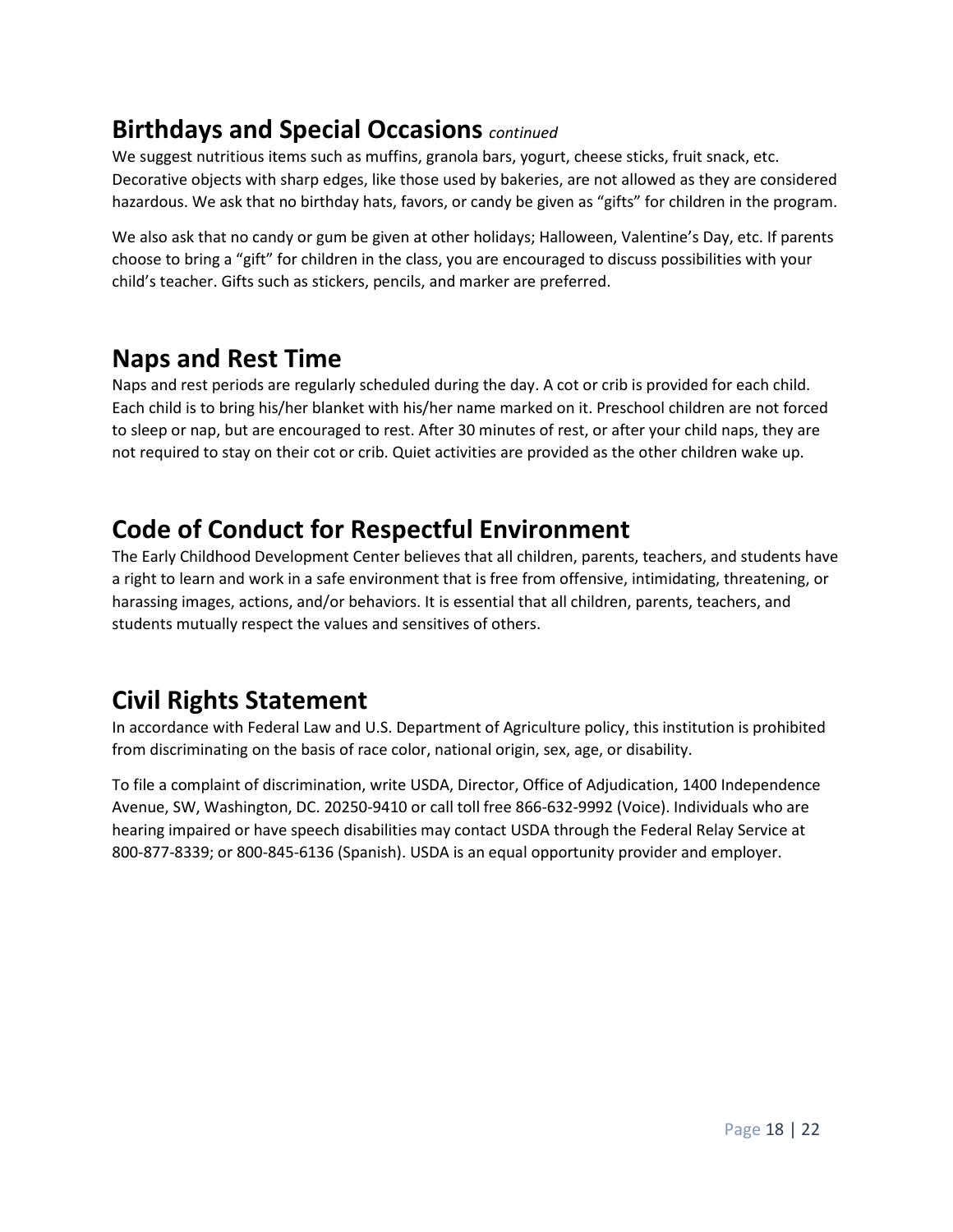# **Home and Center Coordination**

#### <span id="page-18-0"></span>**Parent-Teacher Communication**

Professional staff members communicate with parents on a daily basis to keep communication channels open and to enhance commitment for honest, friendly, and sincere communication. Parents are encouraged to communicate to teachers of their child's day such as sleepless night, injury or illness, etc. This will allow the staff to better understand your child's mood and behavior.

There are also several other ways that we communicate with parents:

- 1. "Today Sheet" written record sent home on a daily basis for parents with children enrolled in the Infant and Toddler Programs. The record specifies the physical care given to their child (food intake, elimination or toileting, and sleeping behaviors); child's activities; and additional comments from teacher to parent.
- 2. Preschool Newsletter newsletter from the Preschool teachers to parents regarding activities and skills children are working on and/or accomplished, comments, etc.
- 3. Electronic Newsletter is available bi-monthly to all parents. The newsletter is on current issues and activities. Examples include: upcoming events, parenting issues, recommended materials and/or activities for parents and children to do together.
- 4. Parent's Bulletin Board this is located at the main entrance to the Center. Information is posted regarding lost and found articles, weekly menu, emergency procedures, articles in regards to child rearing or development, Center closings, and special events announcements. Please check it daily!
- 5. Program Bulletin Board each program has a Bulletin Board located in their classroom. Information includes daily schedule, daily and weekly activities, a menu, and photos of children's participation in activities.

## <span id="page-18-1"></span>**Parent-Teacher Conferences**

Discussions and conferences with the ECDC Teachers or Director will be formally offered a minimum of twice per school year. Each child has a developmental profile completed by his/her teacher. Parents are strongly encouraged to call the Director or ask a Teacher if they have questions regarding their child's progress so that a conference can be arranged.

## <span id="page-18-2"></span>**Hiring Private Babysitters Policy**

**The ECDC does not give references for any staff or student workers for babysitting services. The ECDC will not provide a list of possible babysitters or allow postings at the Center.**

Parents that wish to hire a staff member or student worker as a private babysitter may do so independently. Please know that the Center is not liable for any services provided outside of the Center. The Director and Teachers do not make recommendations or supply families with contact information of employees for liability reasons.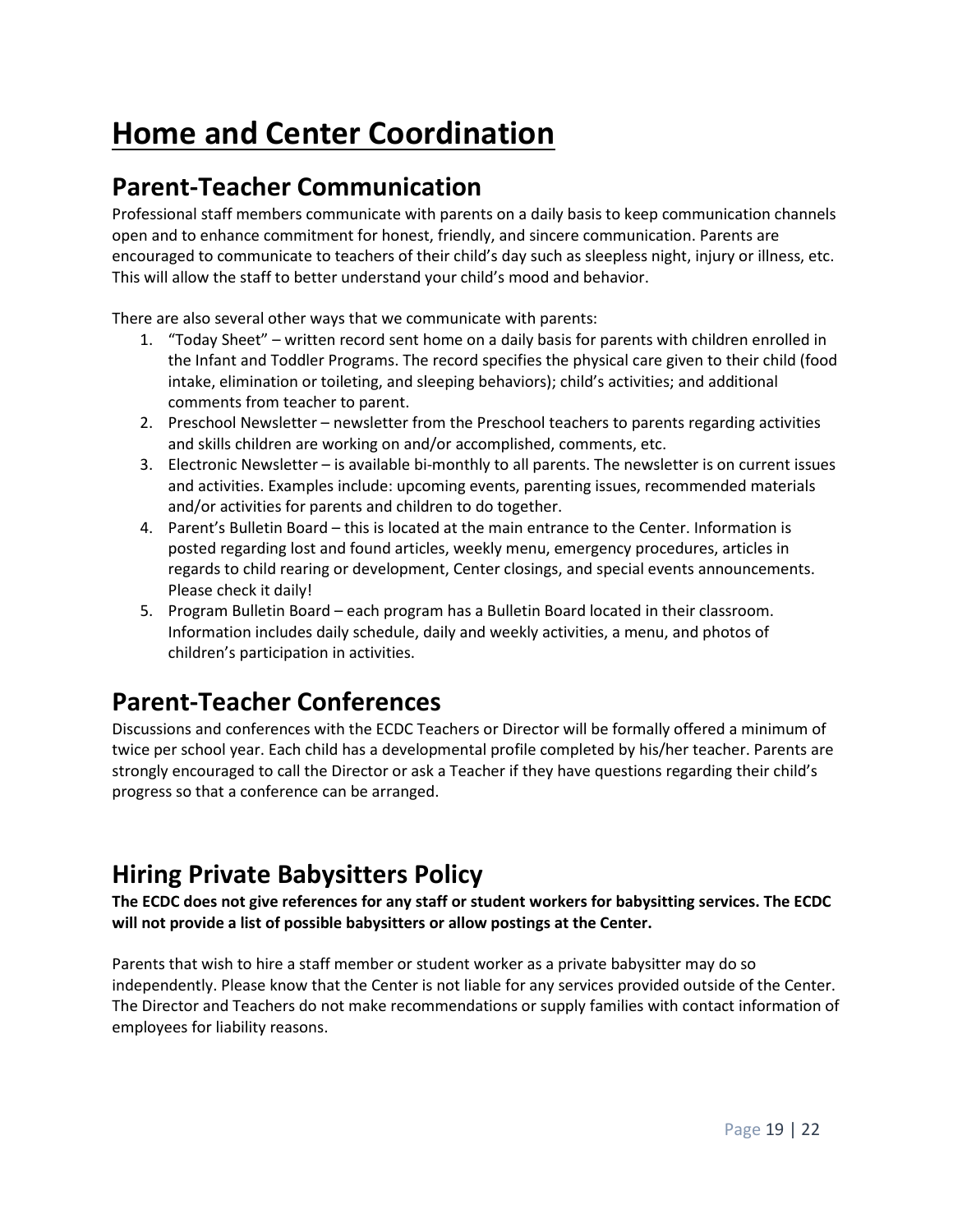### **Hiring Private Babysitters Policy** *continued*

The following requirements must be followed if any ECDC staff are hired as private babysitters:

- 1. Parents must authorize every pick-up by a Center employee.
- 2. Any information the employee learns outside of the Center must stay confidential. Any information that is not common knowledge to all families of the Center is not to be discussed with the parents or family of the private employer.
- 3. The agreement between the staff member and the parent is independent of the Center. The Center holds no responsibility for any private agreements or any disagreements between the staff member and the parents.
- 4. Private childcare is not permitted on Center grounds. ECDC employees may only perform private drop-offs or pick-ups outside of their scheduled hours. *Exceptions:*
	- a. Staff Parent: If a staff member provides childcare to their own child at the end of the day, they need to make sure they are in compliance with DHS teacher/child ratios and with approval of the Director.
	- b. Emergencies: Exceptions may be made by the Director and/or Lead Teacher in an emergency situations such as early closings, car accidents, etc.
- 5. Private babysitting services must be decided upon outside of the employee's work shift. ECDC employees are not to be approached about private services while at work. Phone calls or emails must occur outside of the employee's work hours at the ECDC.

Please note that these policies are not to inconvenience you, but are a liability of the Center.

### <span id="page-19-0"></span>**Clothing and Footwear**

Play is children's work so they need to wear washable and comfortable clothing. We ask that children wear tennis shoes and socks during active play. This type of footwear provides support, flexibility, comfort, and safety. If your child wears sandals to school, please send tennis shoes and socks for the playground. Sandals must have a secure ankle strap, no flip-flops. Please remember to switch your child's back-up clothing in accordance to their growth and the season. All children must have a bag at the Center that contains the following:

- 1. Two change of undergarments and socks
- 2. Two change of outer clothing (pants, shirts, etc.)
- 3. Warm winter clothing must be provided during winter months. Examples: two pairs of gloves or mittens, hat, winter jacket, snow pants, pair of snow boots
- 4. A bag of disposable diapers if your child is not toilet trained. Toilet learning basics are available upon request.
- 5. A child-sized blanket for rest and naptime.

#### **Please be sure to label all items from home.**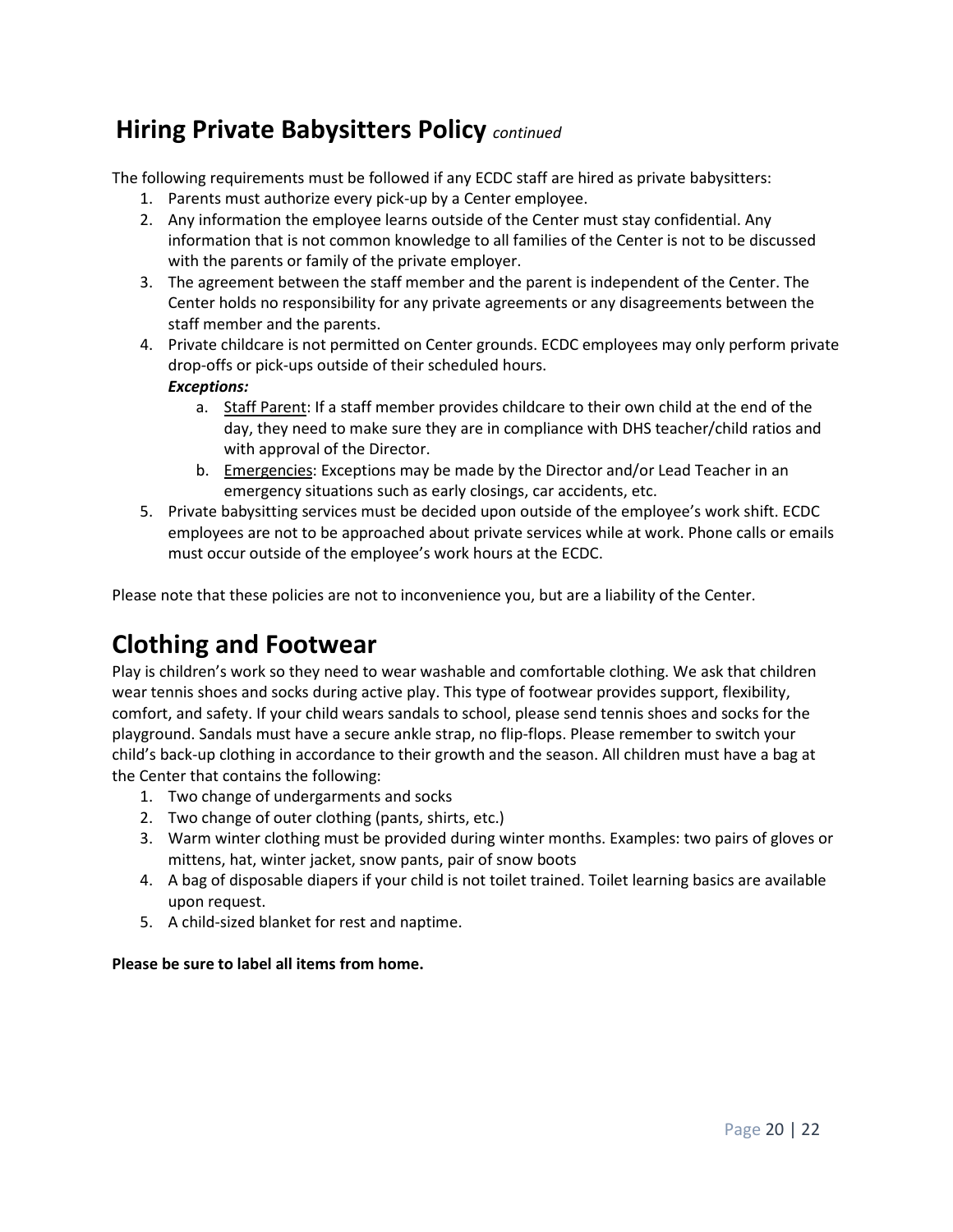## <span id="page-20-0"></span>**Lost and Found**

Parents are responsible for labeling their children's clothing articles. Teachers are responsible for encouraging children's responsible actions in placement of clothing, but items do get misplaced. When an item is missing, parents should ask the classroom teacher. If the item is not immediately retrievable, write a note, or talk to the Director who will enlist a staff member to search the next day.

## <span id="page-20-1"></span>**Toys from Home**

It is natural for a child to not to want to share his/her toys. Please help your child keep their "home" toys in the car or at home. Other children are often curious about it and may want to play with it. This often makes for an upset friend.

Toys might get lost or broken. We do not permit children to bring toys from home to prevent these issues. If it is a special book, or CD to share, label all items and give it to your child's teacher to keep it safe.

#### <span id="page-20-2"></span>**Pets**

The ECDC only allows outside pets to enter the building upon approval of the Director. Allowance of animals into a room is also dependent on any allergies the children may have. Parents will be made aware of any pets kept in the classroom.

The pet must appear to be in good health, clean, and must have all of their required immunizations with documentation from a veterinarian or shelter.

Before a pet enters the room, the teacher will instruct and model for the children how to properly handle the animal. The person bringing the animal and the teacher staff will supervise all interactions between children and the pet. All children will wash their hands before and after touching any animal.

\*Reptiles are not allowed due to the risk of salmonella infection.

## <span id="page-20-3"></span>**Public Relations**

As part of the child enrollment, parents will sign a parental permission form in regards to your child being photographed and videotaped during the time he/she are involved in the Center's program. This permission is granted based on the assumption that there will be no commercial use of the photographs without further consent. Rather, photography and videotaping will be done for publicity, promotional, and educational purposes.

## <span id="page-20-4"></span>**Social Media and Photography Policy**

Please do not post any pictures taken at the Center, at a Center event, or fieldtrip of the children at the Center, who are not your own, on any social media, including but not limited to Facebook, Twitter, Instagram, Snapchat, or personal blogs.